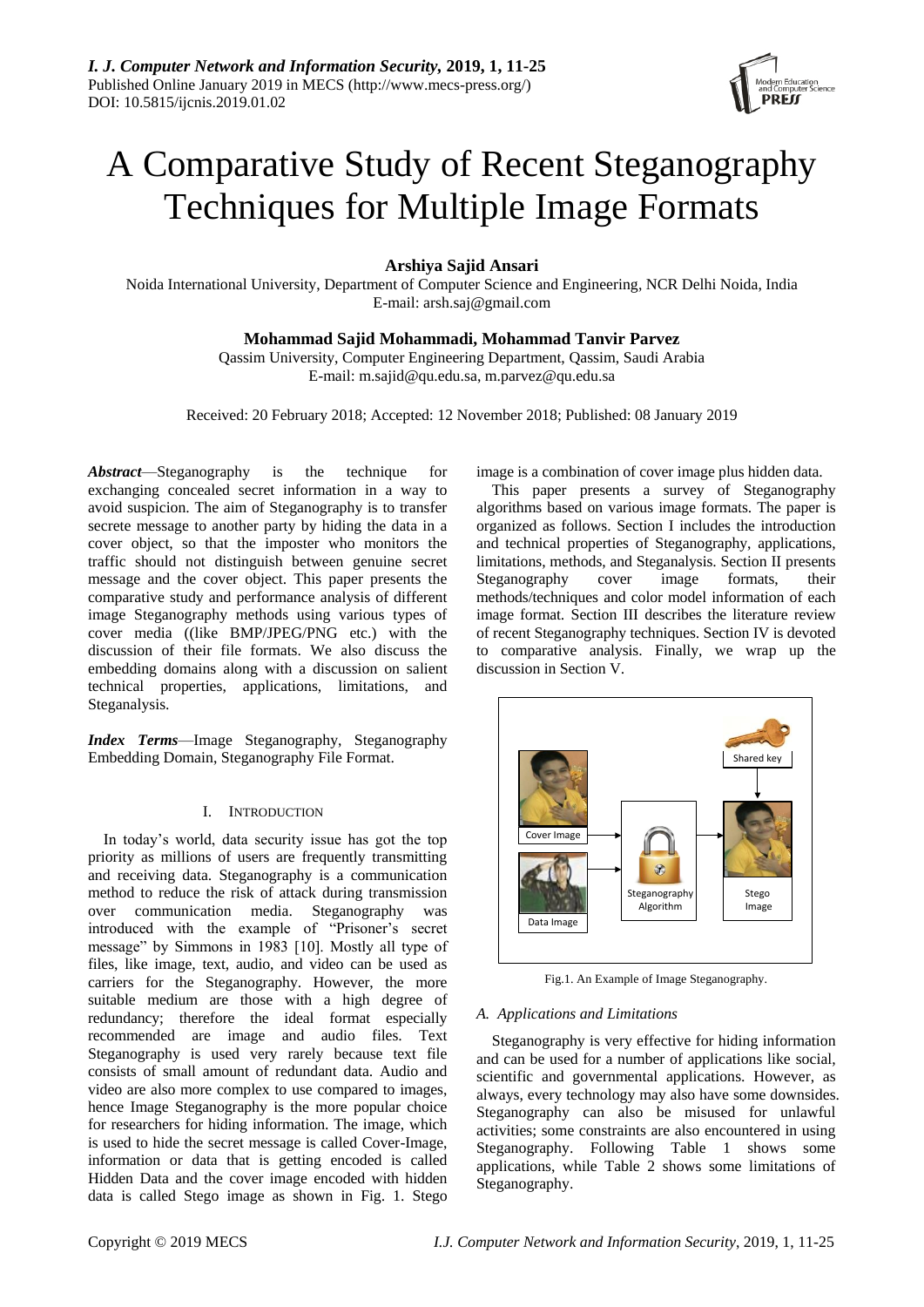Table 1. Applications of Steganography Techniques.

| a. | Steganography is useful to transfer the secret message<br>from source place to destination place. |
|----|---------------------------------------------------------------------------------------------------|
| h. | Steganography is also used to store and to transfer the<br>information of secret location.        |
| C. | Steganography can be used for secure online voting.                                               |
| d. | It can be used for private banking.                                                               |
| e. | It can be used for the military purpose.                                                          |

Table 2. Limitations of Steganography Methods.

| a. | Terrorist for criminal activities can misuse it. To stop<br>such illegal activities some governments have taken<br>some corrective actions to restrict Steganography and<br>the similar technologies. All these kind of technologies<br>are under high surveillance.                          |
|----|-----------------------------------------------------------------------------------------------------------------------------------------------------------------------------------------------------------------------------------------------------------------------------------------------|
| b. | It can be misused by attackers to harm privacy concern<br>for example in Film Industry (to plagiarise films),<br>social media (to steal the personal information and<br>pictures from WhatsApp Facebook Instagram etc.)<br>Alternatively, software industry (for making pirated<br>software). |

## *B. Steganalysis*

Steganalysis is an art of breaking Steganography method to expose the existence of secreted information. Fig. 2. shows the example of Steganalysis process. Steganalysis has two approaches, one is 'specific Steganalysis' (specific for spatial domain or specific for JPEG) and the second one is 'universal Steganalysis' (for all types of image format). It will not go through the specific Steganalysis category over the Internet, because one cannot judge which type of format is being used by the transmitter. In specific Steganalysis approach, the embedding method is already known; whereas universal Steganalysis approach is not aware of any prior knowledge about the embedding method [32]. Steganalysis can also be used to measure the robustness of Steganography method. [30]. Several Steganalysis approaches are presented by researchers in [33 – 38, 42].



Fig.2. Illustration of the process of Steganalysis.

features are. The features should be as general as possible, i.e. they are effective to all different types of images and different data hiding schemes. Feature extraction,

classifier design is another key issue for Steganalysis and the performance of a Steganalysis system. Combination of feature extraction and classifier design is evaluated by its classification success or error rate. [50]. Selection and design of the classifier are performed, based on extracted features. Steganalysis train the classifier according to the format required. In Steganalysis, classification is used to classify the set of the data object into the original data object and stego object. Some open source Steganalysis tools available are [StegSecret,](http://stegsecret.sourceforge.net/) OpenPuff, StegDetect, StegBreak, StegSpy, Hiderman, Jsteg-shell, Jsteg-shell, JPhide and Seek, Camouflage, F5, Steganography Analyzer Real-Time, JPHide, JPegX, StegExpose.

Fig.3. Basic technical steps in Steganalysis.

Steganalysis process also reduces dimensions of an image if required. The features should be rather different from the image without hidden message and for the stego-image. The larger the difference, the better the

4.Select and design the Classifier

Steganalysis process is generally consists of six basic steps as shown in Fig. 3. Steganalysis senses suspected object over the Internet to break the Steganography method. The pre-processing step may apply image processing on the set of data images, for example, converting an image from color to greyscale or

> 1.Select the Suspected object

> > 2.Process Object if required

3.Apply Feature Extraction Process

transformation or cropping or compression.

5.Train the Classifier

6.Apply Classification

#### II. STEGANOGRAPHY COVER IMAGE FORMATS

This section presents the discussion on various Steganography image file formats, their color models and different steganography methods / techniques used for various formats.

All the image formats consists of dissimilar characteristics, all contain different header information. The core difference between them is the amount of compression. For example, 24 bit RGB color image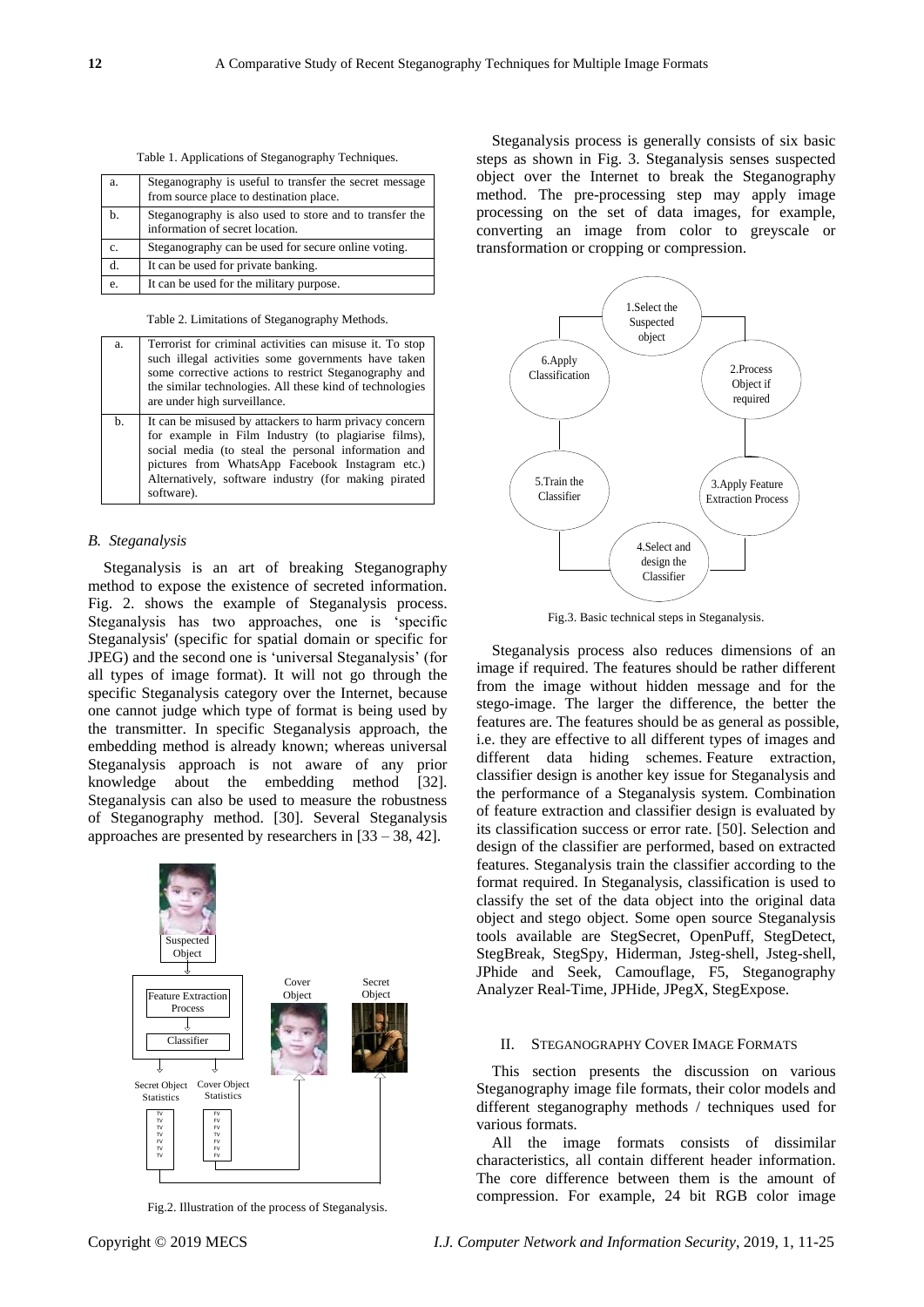needs 9.6 megabytes storage if no compression is used. However, it requires much lesser space with compression. Finer details of image necessitates less compression, while more ratio of compression sacrifices the finer details. JPEG uses lossy compression, while Bitmap, PNG and TIFF images have lossless compression property.

## *A. JPEG (Joint Photographic Experts Group)*

JPEG is one of the most commonly used image file formats. It is most widely used in digital cameras, memory cards, web pages, and image processing because JPEG format can compresses the image data into smaller file size and has low risk of attacks. JPEG uses lossy compression, which is a strong downside of it also. The error level is restricted to be below the perception threshold of human observer level. It does not allow editing and restoring images repeatedly, because more quality is lost every time you save an image in JPEG format. The signal delivered to the encoder is normally additive colours red, green and blue which are transformed into YCbCr components. JPEG uses the Huffman coder to encode the AC coefficients and differential encoding for the DC coefficients. It does not allow editing and restoring images repeatedly, because more quality is lost every time an image is saved in JPEG format.

Table 3. Header Fields in JPEG File Structure [59].

| <b>JPEG</b> header fields | Size                           |
|---------------------------|--------------------------------|
| image_width               | 512                            |
| image_height              | 512                            |
| image_components          | 3                              |
| image_color_space         | $\overline{c}$                 |
| jpeg_components           | 3                              |
| jpeg_color_space          | 3                              |
| Comments                  |                                |
| coef_arrays               | $\{1x3 \text{ cell}\}$         |
| quant_tables              | ${ [8x8 double] [8x8 double]}$ |
| ac huff tables            | [1x2 struct]                   |
| dc_huff_tables            | 1x2 struct                     |
| optimize_coding           | 0                              |
| comp_info                 | [1x3 struct]                   |
| progressive_mode          |                                |

A JPEG image consists of some coefficient matrices along with header information. A typical example of a JPEG image file structure has shown in Table 3 [59]. In the JPEG file structure, 'Coef\_arrays' is one of the components in JPEG image file header. This component is a cell array of size  $1 \times 3$  cell. We can divide each cell array into  $8 \times 8$  blocks for easy and fast mathematical operations (less than  $8 \times 8$  block does not contain enough information and greater than  $8 \times 8$  blocks may not be supported by hardware or may take longer time too). Most of the information about the image lies in the DC coefficient which is the left top corner coefficient of DCT matrix. Other coefficients are known as AC coefficients. The JPEG coefficient values range from –1024 to +1023. Most of the AC coefficients have values of zero. JPEG compression has two levels: first DCT quantization,

which forms the part of the lossy level; and the second level is the Huffman coding that is a lossless data compression technique. JPEG image data embedding methods store secret data between these two phases [4]. DCT transformed cosine values cannot be backcalculated exactly and repeated calculation using limited precision number produces a rounding error hence, it is called lossy compression.

### *B. BMP (Bitmap)/RGB*

BMP format offers compressed and uncompressed images file format in [greyscale](http://whatis.techtarget.com/definition/0,,sid9_gci1169848,00.html) as well as in color mode. It also supports optional transparency. 8 bit Bitmap has a maximum of 256 colors per pixel. RGB is also available in 16 bits, 24 bits, 36 bits as well as 48 bits format. Here, 48 bits format images are considered as more color depth images as each channel uses 16 bits. In 24 bits format, each of the R, G and B channels use 8 bits and brightness intensity lies between 0 and 256. For 16 bits format, every pixel is two bytes and each color uses a precise number of bits. The syntax of Bitmap-File Structures [57] is as follows and details are as shown in Table 4.

| BITMAPFILEHEADER        | bmfh:           |
|-------------------------|-----------------|
| <b>BITMAPINFOHEADER</b> | bmih;           |
| RGBOUAD                 | $aColors$ :     |
| <b>BYTE</b>             | $aBitmapBits$ : |

| <b>Bitmap Structure Fields /</b><br><b>Description</b>                                                                                                                    | <b>Contained Information</b>                                                                                                                                                                                                                                                                                                                                                                                             |
|---------------------------------------------------------------------------------------------------------------------------------------------------------------------------|--------------------------------------------------------------------------------------------------------------------------------------------------------------------------------------------------------------------------------------------------------------------------------------------------------------------------------------------------------------------------------------------------------------------------|
| BITMAPFILEHEADER bmfh;<br>[Bitmap file header]                                                                                                                            | It contains information about the<br>field type, field size, and layout<br>of a device. It is independent<br>bitmap file.                                                                                                                                                                                                                                                                                                |
| <b>BITMAPINFOHEADER</b><br>bmih;<br>[Bitmap information header.]                                                                                                          | specifies the<br>dimensions,<br>It<br>compression<br>type, and<br>color<br>format for the bitmap.                                                                                                                                                                                                                                                                                                                        |
| <b>RGBQUAD</b><br>aColors [];<br>[Color table, and an array of<br>bytes that defines the bitmap<br>bits.1                                                                 | The color table, defined as an<br>array of RGBQUAD structures,<br>the basic<br>contains<br>all<br>color<br>elements in bitmap. The number<br>of bytes representing a scan line<br>stored in the bitmap. The first<br>byte in the array represents the<br>pixels in the lower-left side<br>corner of the bitmap and the last<br>byte represents the pixels in the<br>upper-right corner.                                  |
| <b>BYTE</b><br>aBitmapBits[];<br>[The bitmap bits, consist of an<br>array of BYTE values<br>representing<br>consecutive<br>"scan<br>rows.<br>or<br>lines," of the bitmap] | contains<br>8-bit<br>Bitmap<br>the<br>maximum number of 256 colors.<br>Each pixel in the bitmap is<br>denoted by a 1-byte index into<br>the color table. 24-bit Bitmap<br>has a maximum of 2^24 colors.<br>The bitmap bmiColors member<br>NULL,<br>and each<br>3-byte<br>is<br>sequence in the bitmap array<br>represents the relative intensities<br>of<br>red.<br>blue,<br>green,<br>and<br>respectively, for a pixel. |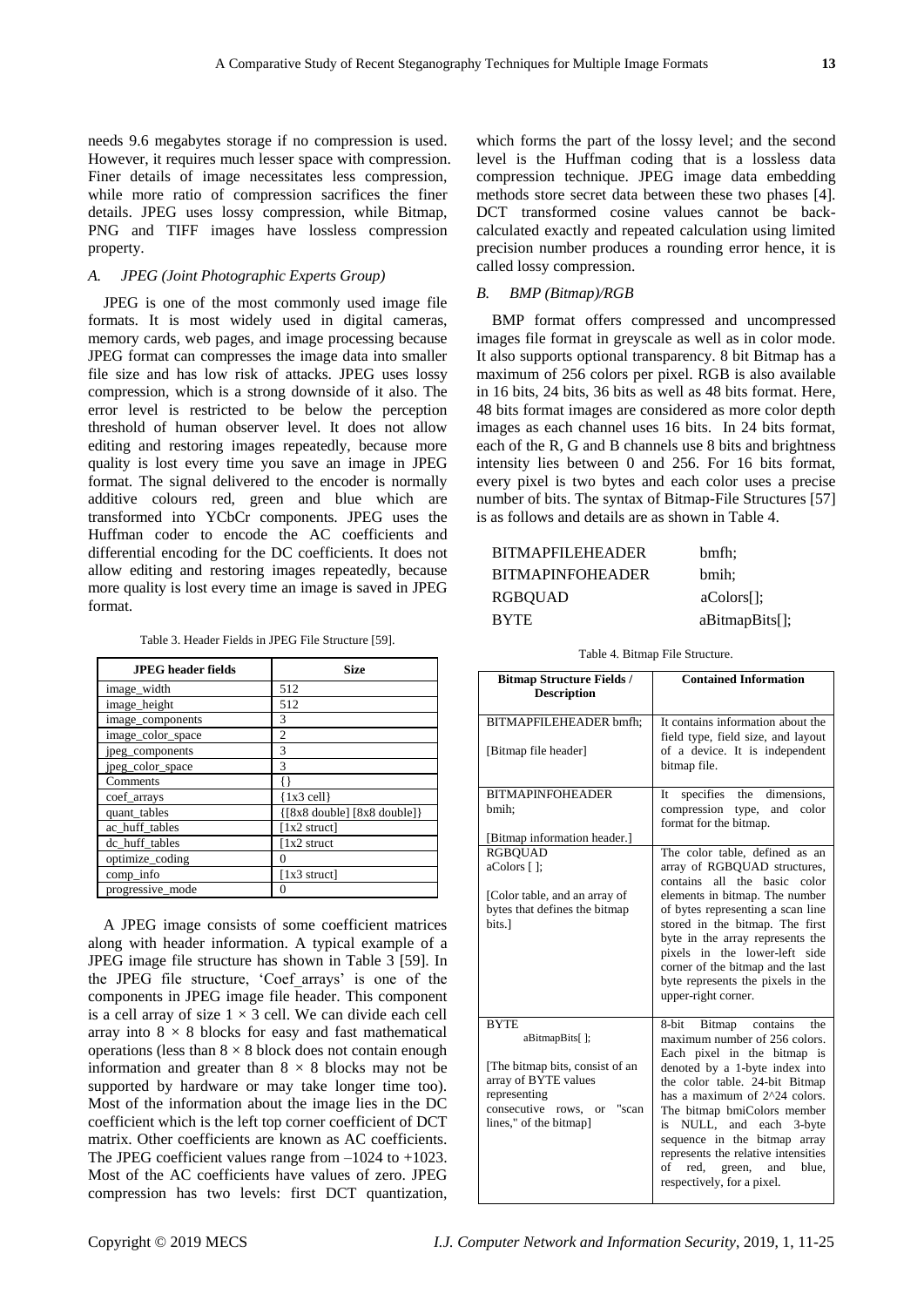#### *C. PNG (Portable Network Graphics)*

PNG is used when we need a small file that maintains its original quality. It was designed especially for transferring images over the Internet. It supports a number of colors plus a varying degree of transparency. Transparency in the image allows an image to be moved or copied onto any other background image. PNG supports indexed color, grayscale and RGB. It supports palette-based images of 24-bit RGB or 32-bit RGBA colors, grayscale images, and full-colour non-palettebased RGB images. PNG is a lossless data compression. This means that all the data on the image is stored when the image is compressed, means there is no change in resolution. The PNG file always has first 8-byte signature values as shown Table 5 and four parts of chunks as shown in Table 6.

Table 5. PNG file with 8-byte Signature.

| <b>Field Values</b>           | <b>Purpose Of Hexadecimal values</b>                                                                                                                                                             |
|-------------------------------|--------------------------------------------------------------------------------------------------------------------------------------------------------------------------------------------------|
| Hexadecimal 89                | It has the high bit set to identify<br>transmission systems, it do<br>not<br>support 8-bit data and to reduce the<br>chance that a text file incorrectly<br>interpreted as a PNG, or vice versa. |
| Hexadecimal<br>$50 - 4E - 47$ | It permitting an individual to identify<br>the format without difficulty if it will<br>viewed in a text editor.                                                                                  |
| Hexadecimal<br>$OD - OA$      | A DOS-style line ending to detect<br>DOS Unix line ending conversion of<br>the data.                                                                                                             |
| Hexadecimal 1A                | A byte that halts display of the file in<br>DOS when the command type used<br>the end-of-file character.                                                                                         |
| Hexadecimal 0A                | A Unix-style line ending (LF) to<br>detect Unix-DOS<br>line<br>ending<br>conversion.                                                                                                             |

Table 6. Chunks within PNG.

| Value<br>Length | <b>Chunk</b> type | <b>Chunk Data</b> | <b>CRC</b> length |
|-----------------|-------------------|-------------------|-------------------|
| Four bytes      | Four bytes        | Length bytes      | Four bytes        |

## *D. TIFF (Tagged Image File Format.)*

TIFF format was developed in 1986 by an industry committee chaired by the Aldus Corporation. TIFF file extension is ".tiff" or ".TIFF". TIFF can handle a number of images within a single file. It is lossless format means it is an uncompressed file format when the image is compressed, there is no change in resolution. TIFF permit editing and resaving of the images without compression loss. TIFF offered options to use tags, layers, and transparency, and are compatible with photo manipulation programs like Photoshop. TIFF is the best choice if you need to edit the digital image. TIFF supports bi-level, grayscale, palette-color, and RGB full-color images.

#### *E. Colour Models for Image Formats*

A color model is a system for creating a whole range of colors from the basic colors. RGB and CMYK are the two common models used for image processing in Steganography. Overview of some more color models are given below.

#### *CMYK model*

CMYK model (cyan- magenta- yellow -black). CMYK model uses the printing ink and here colors are the result of reflected light.

#### *RGB model*

The RGB model uses light to display color. RGB color model consists of three basic colors red, green and blue. Light is added together in various combinations to reproduce a wide number of colors. The main purpose of the RGB color model is in the display of images on computer or TV. RGB model is an additive color model. Bitmap images used RGB model.

#### *HSV model*

Hue means tint or tone, which is produced by "lightning", in terms of their shades of saturation and their brightness values. It is used in color editing software, but not in image analysis. Hue (h) color type ranges from zero to 360 degree, saturation color ranges from 0 to 100 % and value of brightness (v) ranges from 0 to 100 %. HSV and HSB model is same.

#### *HSL model*

HSL, like HSV, is a 3-D representation of color. HSL stands also stands for hue, saturation, and lightness. The difference between the HSL and HSV model is: in HSL model the saturation and lightness components span the entire range of values.

*NCS model*

The Natural Color System (NCS) is based on six colors that cannot be used to describe one another: white, black, red, yellow, green and blue; unlike RGB or CMYK model.

*Indexed colour*

The color of each pixel is represented by a number. Each number called index corresponds to a color in the color table (the palette).

*Steganography Methods /Techniques*

Some Steganography methods and techniques used for various image formats are described below.

*DCT (Discrete Cosine Transform) /*

*DWT (Discrete Wavelet Transform) Methods*

DCT separates the image into 8\*8 pixels blocks and embeds the secret bits by modifying the high or middle frequency. DWT divides the image pixel block into 4 sub-bands (LL, HL, LH, and HH), scan pixel from left to right horizontal manner and top to bottom vertical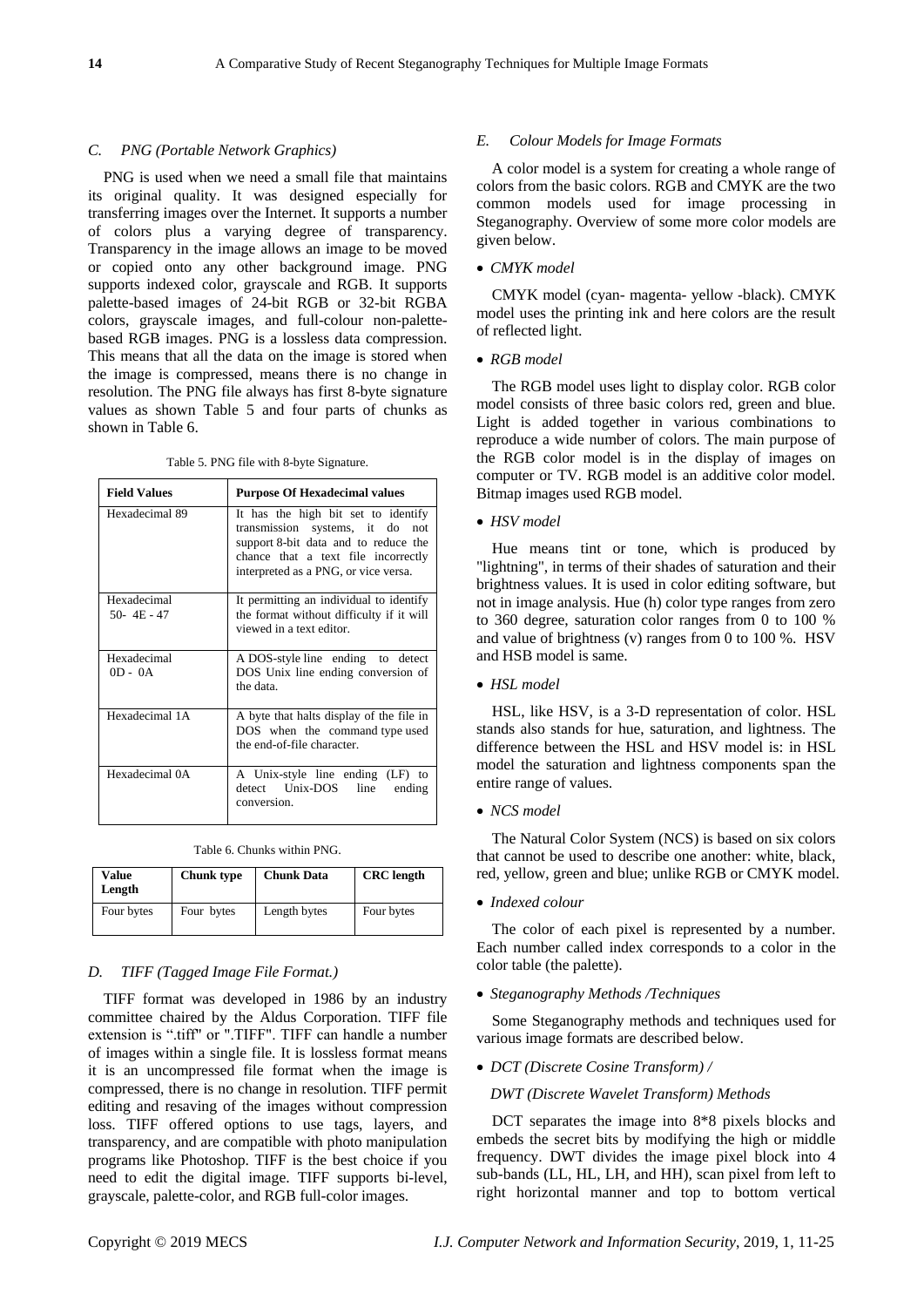manner and then perform some addition and subtraction operations on pixels until the whole image get processed.

### *Distortion Method*

This method is used mostly on JPEG images. The secret bit is embedded using the distortion of the image and by calculating an error between original and stego image at the decoding stage in order to restore the hidden bits. The technique uses distortion functions and some error coding functions for Steganography.

#### *Spread Spectrum Method*

Spread Spectrum radio transmission transmit messages below the noise level for any frequency level. This technique embeds secret bits in the noise and spreads secret data throughout the cover image. This technique can be merged with the error correction coding to ensure robust Steganography.

### *Statistical Method*

This method modifies the statistical property of an image for embedding. The cover image is divided into sub-images and one secret message bit is transmitted with a corresponding sub-image, transmitted in a way that the changes in statistical characteristics should not be visible.

## *Adaptive Method*

This method works for both spatial and transform domains. By using global statistical characteristics of the image, the method decides what changes can be done in the cover image, before processing the coefficients or pixels.

#### *LSB (Least Significant Bit Substitution) Method*

Most common and popular method, in which LSB of a pixel is replaced by the secret message bit. Many modifications to the basic LSB substitution have been proposed, like the indicator method in [1].

### III. LITERATURE REVIEW BASED ON DIFFERENT IMAGE FORMATS

In this section, we review a number of reported works on image Steganography [1-71]. We categorize the methods based on cover image formats like JPEG, RGB and PNG and their domain information. Fig.4 shows the overall classification criteria used in this paper. Table 7, Table 8 and Table 9 summarize the JPEG, Bitmap, and PNG image file format based Steganography methods. These tables present different methods with the methodologies used for different image formats. In addition, we also summarize the databases used for experimentations.

## *A. JPEG Steganography - Frequency Domain*

JPEG image format algorithms generally work in the frequency transform domain. They work on the rate at which the pixel values are changing in the spatial domain. Frequency Transform domain further divided into two categories like high-frequency domain (deal with edges) and low-frequency domain (deal with smooth and plane area). Changes in low frequency are apparent, both DCT (Discrete Cosine Transform) & DWT (Discrete Wavelet Transform) can be used to embed the secret data into the coefficients. The frequency domain methods is more immune to attacks than spatial domain methods [22].

The methods in [7, 10, 23] are based on DCT transformations. These techniques utilize DCT coefficients' relationships and STCs. Yang et. al. [8] proposed simple DCT method to insert confidential data into zero coefficients in a zigzag sequence of 8×8 DCT blocks. Work in [17] proposes a method which use bitplane encoding procedure multiple times and redundancy evaluation approach to increase hiding capacity. The work proposed in [11] is based on Integer Wavelet Transform (IWT). Literature review reveals that JPEG image format performs better in security aspects compared to all other image formats. [1-71].

## *B. Bitmap/RGB Spatial Domain Steganography*

Bitmap image format algorithms commonly work in the spatial domain, it allows direct modifications in the cover image pixels. RGB algorithms provide high capacity but less security because image pixel can be modified directly as per the scene's curves and edges. Examples of RGB algorithms are LSB (least significant bit) substitution method, pixel indicator technique, optimal pixel adjustment procedure, secure key based image realization Steganography etc.

The techniques in [3, 4, 6] proposed Steganography methods based on a different style of LSB embedding, where the basic idea is to embed the message into the rightmost bits of pixel array sequentially or randomly without disturbing the original pixel value. However, one author also tried to insert small data in MSB [70]. Similarly the authors in [1] proposed Steganography method based on the pixel indicator technique with color intensity value. Pixel indicator technique consists of indicator channel and embedding channel can be ordered in RGB, GBR, BRG, GRB or BGR manner. Amirtharajan et al. [2] used both LSB and pixel indicator technique to enhance more security.

## *C. PNG Palette Base/ non Palette Base Domain Steganography*

There are two methods to embed data bits in PNG images, either one can insert data bits into pallets or can insert data bits into the image data [11]. The first method palettes based is probably easy to implement but having less capacity to store data based on palette size. Palette of 256 colors can scramble only 210 bytes. It is difficult to store even one bit since it can easily distinguish image with and without the secret message. By ordering, the colors of the palette in some way the encoder encodes the hidden message in a palette of PNG. Whereas, second method image base of embedding offers more capacity but difficult to implement security. It is possible to embed one bit, 2 bits, 3 bits up to 7 bits in a per pixel of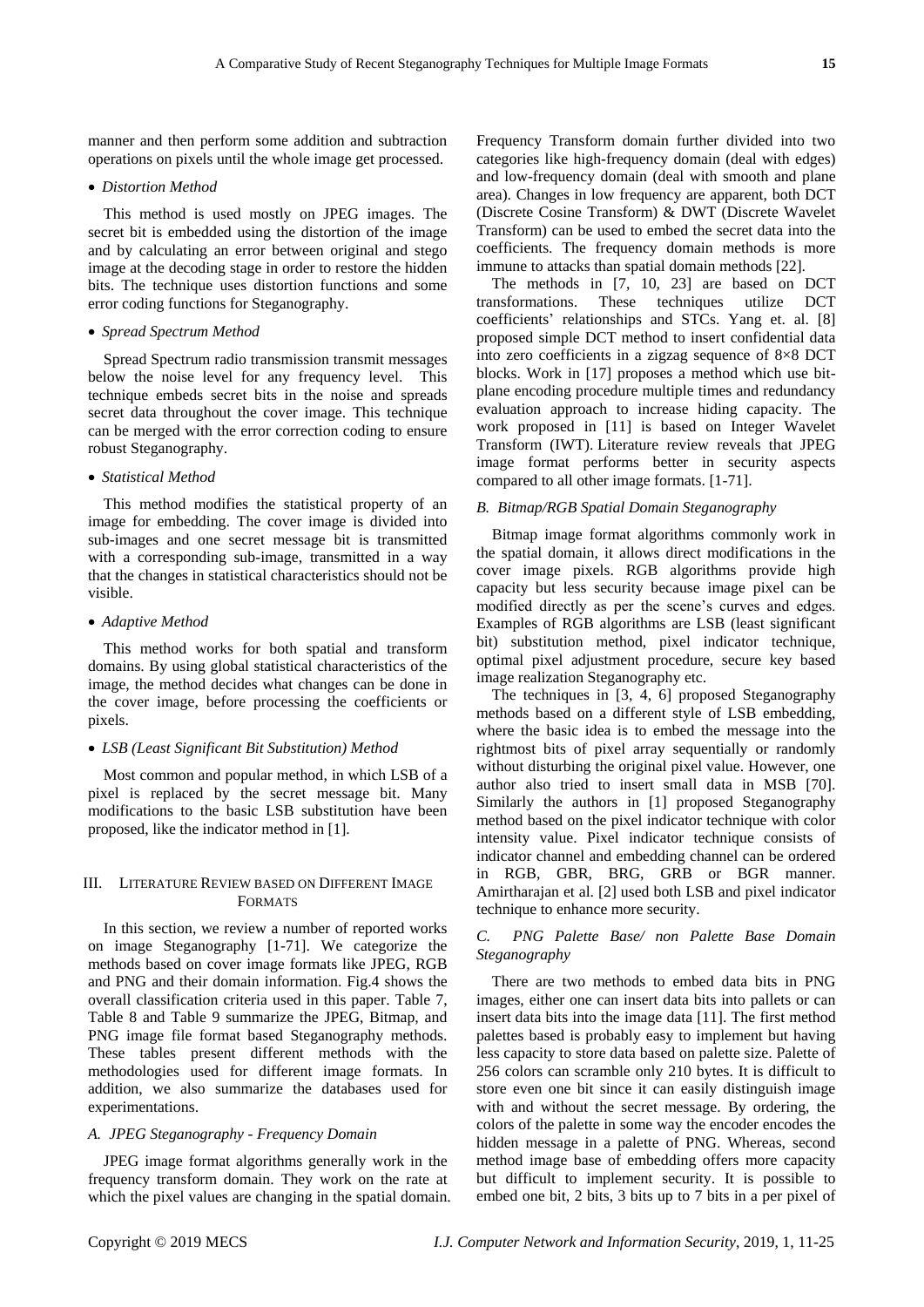image data without disturbing the image. Works proposed in [11, 12, 13, 14] are based on palette-based PNG images and they used palette mode to insert secret data. Opening and saving operation generally preserve the ordering of colors in the palette based PNG images and therefore embedding secret data in PNG palette

based mode is a good example of robust Steganography; whereas [9, 13, 61] presented PNG Steganography for storing secret data in image data mode. Review, detail summary of Steganography algorithms has given in Table 9.



Fig.4. Classification of Steganography methods based on image Formats and Embedding Domains.

| Table 7. Summary of JPEG Steganography Algorithms with Database used. |  |
|-----------------------------------------------------------------------|--|
|-----------------------------------------------------------------------|--|

| Reference                                                              | Methodology                                                                                                                                                                                                                                                                                                                           | Data Used                                                                                                                                                                                                                                                                                                                    |
|------------------------------------------------------------------------|---------------------------------------------------------------------------------------------------------------------------------------------------------------------------------------------------------------------------------------------------------------------------------------------------------------------------------------|------------------------------------------------------------------------------------------------------------------------------------------------------------------------------------------------------------------------------------------------------------------------------------------------------------------------------|
| Ahmed A. Abu Aziz, Hasan<br>N.Qunoo, Aiman A. Abu<br>Samra [74]        | Method presents secure and confidential embedding<br>using encrypted voting system.                                                                                                                                                                                                                                                   | Used HELib library for experimentation,<br>results on 100 votes.                                                                                                                                                                                                                                                             |
| Sengul Dogan[73]                                                       | The reported work presents data hiding pixel pair's<br>algorithm by using chaotic map for JPEG images to<br>insert the bits in coefficients.                                                                                                                                                                                          | Grayscale 512 x 512 dimension Lena, Pepper<br>Baboon, Barbara, Boat, House, Sailboat,<br>Elaine, Tiffany, Gold hill, Toys and Zelda.<br>Images are used for experimentation.                                                                                                                                                 |
| Ramaiya, M. K., Goyal, D., &<br>Hemrajani, N. [62]                     | This paper presented Steganography using DES<br>(DATA ENCRYPTION STANDARD), Multiple<br>Encryption, Discrete Wavelet Transforms function for<br>secure communication. Both Cryptographic and<br>Steganography methods<br>are used for secure<br>transmission of data. Performed pre-processing for<br>security.                       | 64-bit text and digital image are used for<br>experimentation.                                                                                                                                                                                                                                                               |
| Sharifzadeh, M., Agarwal, C.,<br>Salarian, M., & Schonfeld, D.<br>[63] | This research presents Steganography using parallel<br>images for more capacity. Distribution method which<br>avoids embedding in smooth regions is used for better<br>performance.                                                                                                                                                   | BOSSbase ver.1.01 database is used which<br>contains 10,000 grayscale $512 \times 512$ pixels<br>images, ensemble classifier steganalyzer is<br>used for Performance evaluation.                                                                                                                                             |
| Denemark, T., & Fridrich, J.<br>[64]                                   | This research introduces a novel Steganography<br>method. The scholar used two same scene images for<br>Steganography to ensure more security. J-UNIWARD<br>costs function is studied with images by adding AWG<br>noise.                                                                                                             | JPEG image of the same scene is used<br>from .BOSSbase 1.01 images.                                                                                                                                                                                                                                                          |
| Wang, Z., Yin, Z., & Zhang,<br>X.[65]                                  | In this research, the author proposed a novel distortion<br>function for JPEG steganography, which depends on<br>the magnitude of DCT coefficients and used STCs<br>(syndrome trellis coding) method to embed secret data.                                                                                                            | $512 \times 512$ pixels sized JPEG images are used<br>for experiments from BOSSbase ver. 1.01.<br>All the images are compressed into JPEG<br>domain with quality factor $QF = 75$ and $QF =$<br>95 at first, and then are adopted as cover for<br>experiment comparison. The payloads used<br>ranges from 0.05 to 0.5 bpnzac |
| KUMAR, DR SUSHIL. [71]                                                 | Tuneable Q-Factor Wavelet Transform (TQWT) and a<br>self-synchronizing variable length codes: T-codes.                                                                                                                                                                                                                                | Lily, Lena, Pepper Baboon grayscale scale<br>images of size $256 \times 256$ . Simulations are<br>done using MATLAB 10.0.                                                                                                                                                                                                    |
| Moradi, M. [49]                                                        | This article proposed Steganography based on 3D face<br>images,                                                                                                                                                                                                                                                                       | Cover Images are changed and resized into to<br>$464 \times 464 \times 3$ dimensional images                                                                                                                                                                                                                                 |
| Arshiya .T and Abdul<br>Rahim[24]                                      | Reversible<br>data<br>hiding<br>encrypted<br>image<br>in<br>Considered<br>Steganography.<br>patch-level<br>sparse<br>representation for hiding data                                                                                                                                                                                   | Four images Lena, Airplane, Man, and Crowd<br>transformed into gray-level sized $512 \times 512$<br>and BOSS Base gray-levels images with size<br>$512 \times 512$ .                                                                                                                                                         |
| Pandey, Sarita, and<br>V.Parganiha.[46]                                | Here AVI (Audio Video Interleave) data hiding<br>procedure is presented. Data inserted into DCT higher<br>order coefficients of AVI frames.<br>Secret data is<br>inserted using R channel after DCT After performing<br>block DCT on video frames. In a particular frame<br>embedded 16 bits per 8x8 DCT higher order<br>coefficient. | Taken traffic.avi as a cover or host video and<br>all frames are extracted (28 frames). The AVI<br>is 120x160 pixels. Secret message the<br>babra.bmp size 128 x 128 converted into<br>equivalent binary values. $(128 \times 128 \times 8)$<br>131072bits).                                                                 |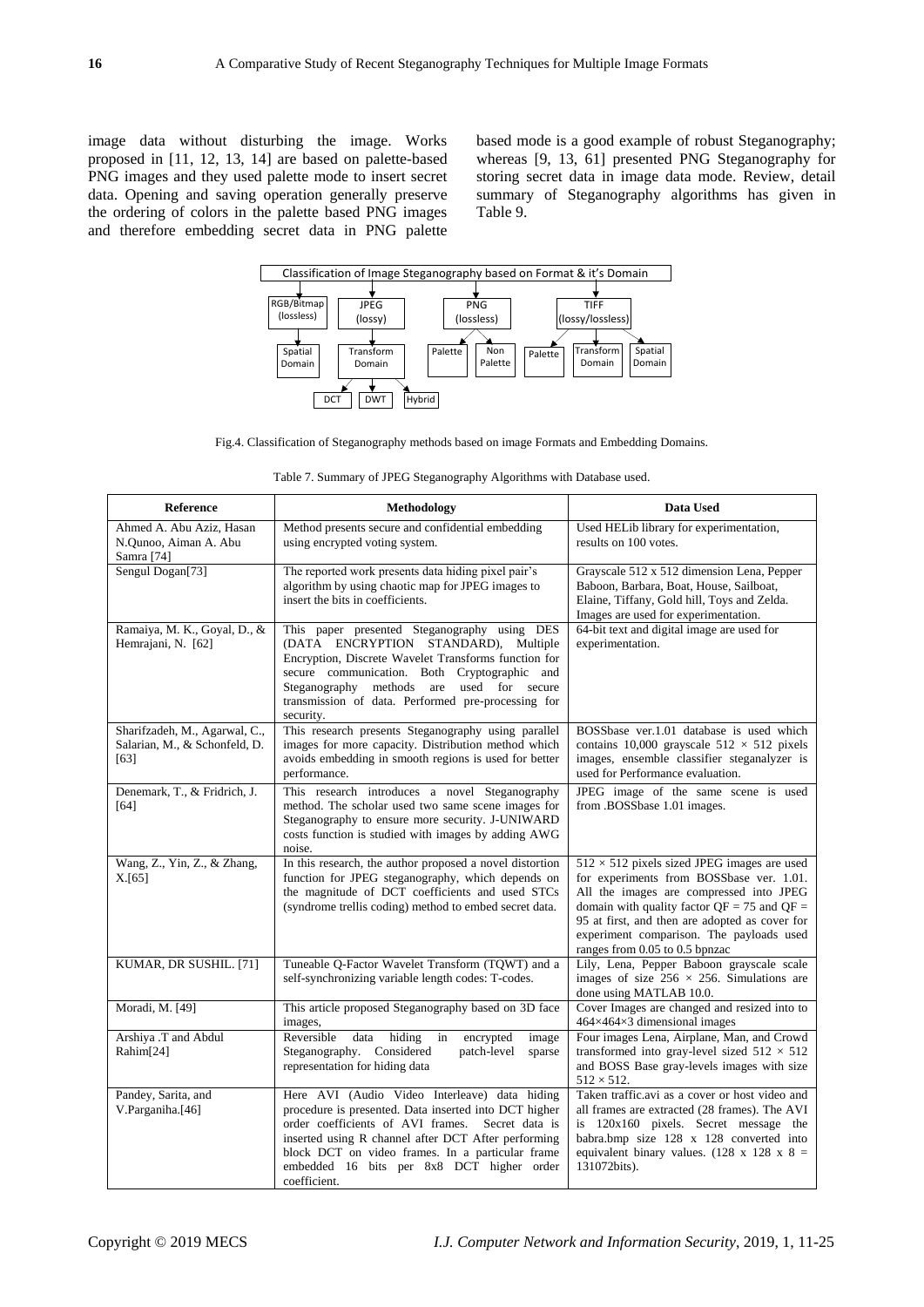| Reference                                             | <b>Methodology</b>                                                                                                                                                                                                                                                                         | Data Used                                                                                                                                                                                                                                   |
|-------------------------------------------------------|--------------------------------------------------------------------------------------------------------------------------------------------------------------------------------------------------------------------------------------------------------------------------------------------|---------------------------------------------------------------------------------------------------------------------------------------------------------------------------------------------------------------------------------------------|
| Arshiya .T and Abdul Rahim<br>$[24]$                  | Reversible<br>data<br>hiding<br>encrypted<br>in<br>image<br>Steganography.<br>Considered<br>patch-level<br>sparse<br>representation for hiding data.                                                                                                                                       | Four images (Lena, Airplane, Man, and<br>Crowd) transformed into gray-level sized 512<br>$\times$ 512 and BOSS Base gray-levels images.                                                                                                     |
| Pradhan. A., Sekhar. K. R., &<br>Swain .G. [60]       | In this scheme, two variant is proposed PVD(pixel)<br>value differencing ) for $2 \times 3$ and $3 \times 2$ pixel blocks                                                                                                                                                                  | Tested images (Lena, Peppers, Baboon and<br>Jet) are collected from SIPI DATABASE.<br>140000 bits are used for embedding.                                                                                                                   |
| Yang et. al. [8]                                      | JPEG RDHC (Reversible Data Hiding Scheme)<br>method to insert confidential data into zero coefficients<br>in a zigzag sequence of $8 \times 8$ DCT blocks. They used<br>and altered only AC coefficients block of sequence in<br>the middle frequency.                                     | 6 grayscale test images, $512 \times 512$ Lena,<br>Peppers, Airplane, Boat, Baboon, and Zelda.<br>In the experiments, a series of pseudo-<br>random. Binary numbers are used as the<br>secret data to be embedded into the cover<br>images. |
| NancyGarg, Kamalinder<br>Kaur [27]                    | This technique has implemented using Progressive<br>Exponential Clustering algorithm is used for<br>Steganography. Secret data is converted into the<br>integer value. Then it is encrypted and embedded into<br>the 2D or 3D cover image using transform method.                          | Text data is used to hide in 2D or 3D cover<br>images.                                                                                                                                                                                      |
| Pan, Y., Ni, J., & Su, W [44]                         | JPEG Steganography scheme called IUERD (Improved<br>Uniform Embedding revisited Distortion) is proposed<br>using the mutual correlations among DCT blocks.                                                                                                                                 | BOSSbase1.01database grayscale, sized512 ×<br>512, JPEG images using quality factor 75 and<br>95 are used for experimentation. payloads<br>data set are 0.05, 0.1, 0.2, 0.3, 0.4 bpnzac                                                     |
| Zhang, Yi et al. [7]                                  | Compression<br>resistant<br>adaptive<br>Steganography<br>algorithm based on STC coding (Syndrome Trellis<br>Coding) and distortion function.                                                                                                                                               | Lena image .jpg $512 \times 512$ .                                                                                                                                                                                                          |
| Hiney, et. al. [9]                                    | Hide and seek Steganography technique for Facebook<br>images. Only the high resolutions images are used by<br>them to hide some secret text for Steganography<br>operation. Only the high-resolution carriers were b<br>capable to successfully transfer image payloads.                   | Different JPEG images of different size and<br>resolution.                                                                                                                                                                                  |
| Holub, V., Fridrich, J., &<br>Denemark [22]           | Universal design for distortion called UNIWARD<br>(universal wavelet relative distortion) that can be<br>applied for embedding in an arbitrary domain.                                                                                                                                     | The boss base database, containing 10,000<br>$512 \times 512$ 8bit grayscale images and its stego<br>embedded with fix payload.                                                                                                             |
| Holub et.al. [22]                                     | Steganography method suggested a Universal design<br>for distortion called UNIWARD (universal wavelet<br>relative distortion) which is applied for embedding<br>secret data in an arbitrary domain.                                                                                        | $512 \times 512$ 8bit grayscale images used as a<br>cover image and fixed payload used for<br>experimentation.                                                                                                                              |
| Huang, Fangjun, Jiwu Huang,<br>and Yun-Qing Shi. [21] | The new channel selection rule is proposed to find<br>DCT coefficients which may introduce low detectable<br>distortion for data hiding. Three important elements<br>considered. 1. (PE) perturbation error 2. (QS)<br>Quantization. 3. (MQ) magnitude of Quantized DCT to<br>be modified. | 5000 DB images converted into grayscale,<br>cropped into size $512 \times 512$ , compressed<br>JPEG5. Cover image with quality factor 80.                                                                                                   |
| Wang, C. et al. [16]                                  | Used block entropy of DCT coefficients and STCs.                                                                                                                                                                                                                                           | Uncompressed grayscale images from Core<br>Draw database for embedding and used.                                                                                                                                                            |

| Table 7 (cont.). Summary of JPEG Steganography Algorithms with Database used. |
|-------------------------------------------------------------------------------|
|                                                                               |

Table 8. Summary of Bitmap Steganography algorithms with database used.

| <b>Reference</b>                                 | Methodology                                                                                                                                                                                                                                 | Data Used                                                                                       |
|--------------------------------------------------|---------------------------------------------------------------------------------------------------------------------------------------------------------------------------------------------------------------------------------------------|-------------------------------------------------------------------------------------------------|
| Tarun Kumar, Shikha Chauhan<br>[72]              | The work presents to transmit the secure data is<br>based on CHAOS encryption technique. The aim<br>of algorithm is to generate the secure key to<br>encrypt and decrypt the message.                                                       | RGB different size images of size $128 \times 128$ ,<br>$256 \times 256$ and $512 \times 512$ . |
| Aditi Sharma, Monika Poriye,<br>Vinod Kumar [70] | an improved technique that uses pixel indicator<br>method to hide secret data bits in most significant<br>bits (MSBs)                                                                                                                       | RGB Lena Peppers baboon and Nature<br>images. A random text file is taken as an<br>input.       |
| Albahar, M. A., et al. [42]                      | The method proposed Bluetooth robust pairing<br>model based on Steganography. To prevent the<br>threat from MITM attacks during Bluetooth<br>pairing, a key is generated both the ends and secret<br>message safely embedded into an image. | Experimentation explained virtually using<br>Bluetooth device and RGB image.                    |
| Bas, Patrick [26]                                | Proposed Natural Steganography based on cover-<br>source switching, Noise sensor is used to model<br>one source and message embedding is achieved by<br>generating suitable stego signal which enables the<br>switch.                       | Downloaded MonoBase raw images (PGM<br>"Portable Gray Map") are used for the<br>experiment.     |

I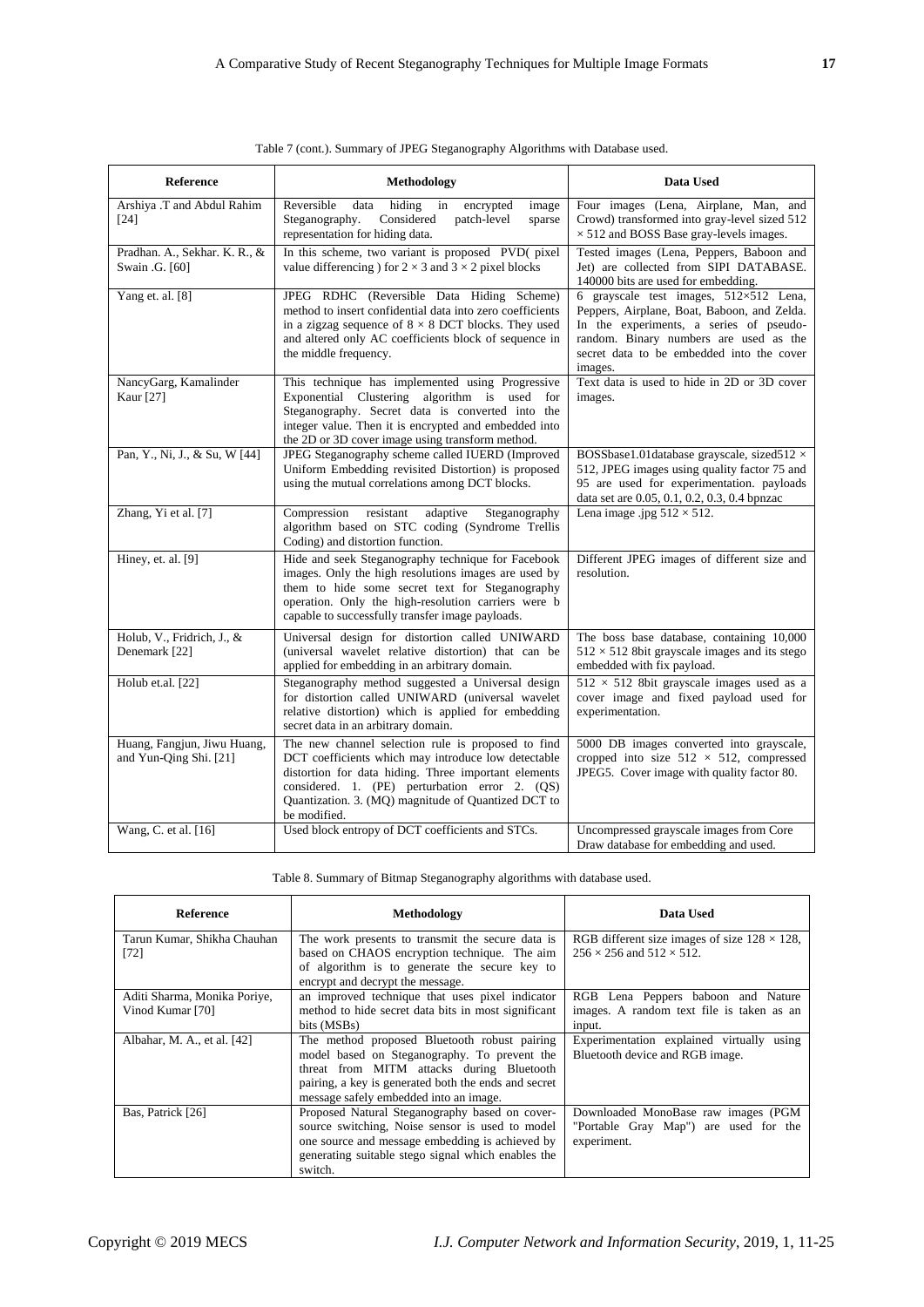| Pelosi, Michael J.; Kessler,<br>Gary; and Brown, Michael<br>Scott S. [45] | One-Time Pad encryption and Steganography<br>(OTP) system can hide 25% message bits per<br>image pixel. The one-time pad is implemented<br>using LSB technique and by using exclusive-or<br>$(XOR)$ .                               | Original photos taken with camera previously<br>not encoded, full CMOS pixel sensor color<br>variations throughout the image and used a<br>different type of payload images.                                           |
|---------------------------------------------------------------------------|-------------------------------------------------------------------------------------------------------------------------------------------------------------------------------------------------------------------------------------|------------------------------------------------------------------------------------------------------------------------------------------------------------------------------------------------------------------------|
| Jiang, N. Zhao, N., & Wang, L.<br>[25]                                    | Proposed Quantum Steganography technique,<br>which hides a secret message into quantum images.<br>The LSB technique is used for quantum images.<br>Embedded 8 bit message in the $4 \times 4$ cover image<br>$(8 \text{ blocks})$ . | Standard Lena, baboon, Barbara, peppers,<br>cameraman gold hill images of size 128 $\times$<br>128 are used as a cover image and message1,<br>2 text images are used as a data image.                                  |
| Muhammad, K. et al. [4]                                                   | Presented Hue Saturation Intensity (HSI) color<br>space on LSB technique.                                                                                                                                                           | The standard bitmap color images used for<br>experiments are Lena pepper baboon.                                                                                                                                       |
| Reddy, V.Lokeswara [5]                                                    | Proposed canny edge detection method and matrix<br>encoding for the Steganography technique.                                                                                                                                        | The proposed mechanism will test the images<br>imagination, Jupiter, flowers music money<br>with different pixel sizes such as $32 \times 32$ , 60<br>$\times$ 60, 64 $\times$ 64, 80 $\times$ 80 and 100 $\times$ 100 |
| Srinivasan et al. [6]                                                     | The algorithm designed for an android application<br>like the smartphone, tab or portable device using<br>LSB technique.                                                                                                            | Cover image bitmap files and used MMS<br>(Multimedia Messaging Service) messages as<br>an input.                                                                                                                       |
| Rama Kant Singh et al. [3]                                                | Combined different techniques, used descriptor<br>SBD to identify the blocks. LSB layer is used to<br>hide data and masked for more protection. Low<br>silence region was chosen for embedding secret<br>data.                      | Cover image size is $259 \times 194$ , secure data<br>size is $L=13286$ Bits, and block size is 16.                                                                                                                    |
| Parvez & Gutub [1] /Bitmap                                                | In the proposed technique color intensity (values of<br>R-G-B) is used to decide the no of bits to store in<br>each pixel using partition scheme Change channel<br>value based on intensity.                                        | Cover Image size 640 X 480, Bit depth: 24,<br>No of pixels $= 307200$ . Data File bitmap 150<br>$\times$ 117, Bit depth: 24 Data length = 150896<br>bits.                                                              |
| Amirtharajan, et al. [2]                                                  | Used (OPAP) (optimal pixel adjustment process)<br>on stego cover. Applied Channel selection method,<br>LSB insertion method with the modified version of<br>pixel indicator method to reach targeted results.                       | Lena, baboon, Gandhi, and Temple of 256 $\times$<br>256 color digital images have been taken as<br>cover images, data size not defined.                                                                                |

Table 9. Summary of PNG Steganography Algorithms with Database used.

| <b>Reference</b>            | <b>Methodology</b>                                                | Data Used                                      |
|-----------------------------|-------------------------------------------------------------------|------------------------------------------------|
| Rojali, Salman, A. G., &    | This<br>presents PNG<br>research<br>study<br>image                | Data size of 18kb used for embedding. Birds,   |
| George. $[61]$              | using Modification VIGENERE<br>Steganography                      | flowers, cloud and sand PNG images are         |
|                             | Cipher, LSB method and Dictionary<br>based<br>compression method. | used as a cover image.                         |
| Oktavianto, B., Purboyo, T. | This research presents PNG Steganography using                    | 3 x 3 pixel PNG image & characters data.       |
| W., & Saputra, R. E [69]    | spectrum method with LSB method. Firstly convert                  |                                                |
|                             | the image into 3x3 pixels then by finding the value of            |                                                |
|                             | RGB they convert it into binary form and insert the               |                                                |
|                             | characters.                                                       |                                                |
| Wai Wai Zin [13]            | Combining the LSB technique with RC4 algorithm                    | WaterliliesMsg PNG image as a cover image      |
|                             | and BBS (Blum Blum Shub) generator.                               | and plain text as a secret message.            |
| Chen, Yung-Fu et al. [14]   | Used K-means algorithm for 'training the Palette'.                | Lena, pepper, baboon $512 \times 512$ images.  |
|                             | Euclidean distance is used to measure the                         |                                                |
|                             | dissimilarity between the pixels (vectors and                     |                                                |
|                             | clusters). The secret message gets inserted into the              |                                                |
|                             | true color value of pallet in raster scan method from             |                                                |
|                             | left to right top to bottom.                                      |                                                |
| Fridrich Jiri [11]          | Palette-based Steganography method inserted only                  | "Mandrill" (baboon) image of size $512 \times$ |
|                             | one bit in one pixel of its pointer to the Palette. They          | 512.                                           |
|                             | selected pixel randomly using seed and shared key                 |                                                |
|                             | and searched palette's closest color to insert a bit to           |                                                |
|                             | embed.                                                            |                                                |

## IV. COMPARATIVE ANALYSIS

This section presents critical comparative results of some of the reported image Steganography methods for various file formats. The aim of comparitive analysis is to measure the performance of various methods using uniform experimental settings. This approach may provide guidelines for researchers willing to improve the existing methods.

We perform analysis of existing methods based on some parameters like stego image perceptibility, technical properties and security aspects. The following criteria are used to assess the various methods.

A high PSNR reading indicates the better quality of a stego image: above 40db PSNR stego images can be considered as good quality images. PSNR readings for different methods are given in Table 10, Table 11 and Table 12. Their comparisons are shown in Fig. 5, Fig. 6, and Fig. 7. We have used Lena, Pepper, and Baboon as

Copyright © 2019 MECS *I.J. Computer Network and Information Security*, 2019, 1, 11-25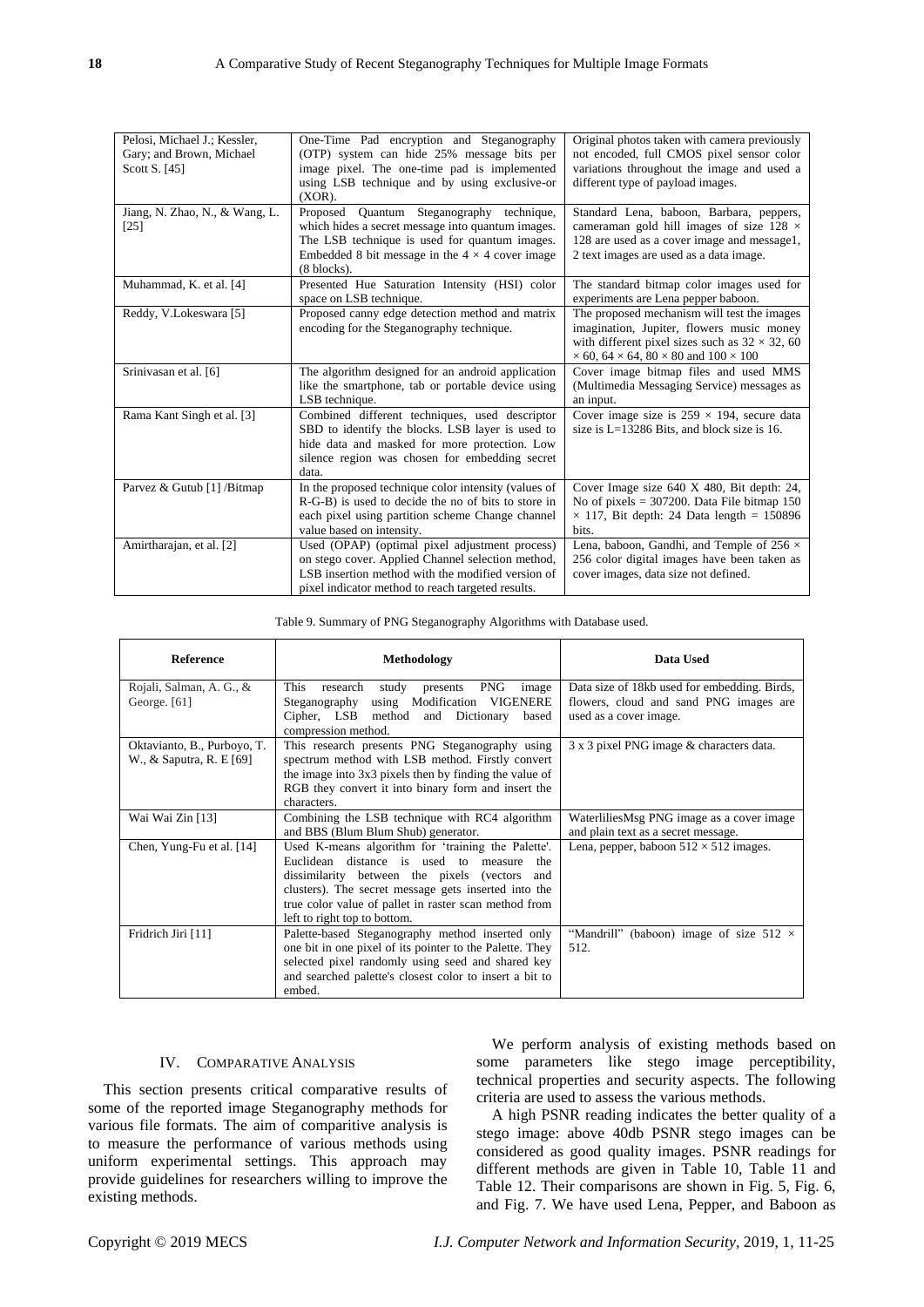cover images using JPEG/ BMP/ PNG image formats with the same dimensions of  $512\times512$  pixels. Both color and greyscale images are used for experimentations. Table 10 and Fig. 5 show comparisons of PSNR values for methods using JPEG images as cover images. The PSNR values basically measure the percentage distortions in perception. Methods in [6, 14, 21] have used secret data length of 4096 bits only, whereas [59] have used 35,160 bits, almost eight times larger data length and still shows higher PSNR values than methods in [6, 14, 21]. Similarly, Table 11 and Fig. 6 show PSNR readings for BMP image format based Steganography methods in [1, 2, 19, 20, 67, 68, 70]. It is clear from the table and graph, that the method in [67] has much better performance for bitmap versions of Lena, Pepper, and Baboon images as compared with all other methods. Table 12 and Fig. 7 show comparisons of palette based PNG Steganography methods like CHEN et al. Scheme, EZ-stego and Fridrich Scheme as described in [14]. EZ stego scheme shows very low stego image quality after inserting only few secret data bits into the Palette. Method [16] inserts little more data bits into the image data of PNG image, with increase in PSNR.

Fig. 8 demonstrates the comparison of percentage PSNR values of a number of RGB/JPEG/PNG image based Steganography methods. As can be seen in Fig. 8,

PNG image stego methods can store less number of bits and have poor stego quality image. JPEG image steganography methods give better security in terms of perceptibility and provide better capacity than PNG stego image methods. Bitmap images stego algorithms offer high PSNR with high capacity. The performance comparison of RGB/JPEG/PNG image Steganography format based on their technical properties is provided in Table 13. It also gives the idea and example of actual logic used by different Steganography methods to embed secret data bits. Some Steganography methods use hybrid approach to embed the secret data bits. The hybrid method (combination of two domain) provides more security but complexity level is very high. The overall analysis in Table 13 revels four main important facts:

- PNG steganography image format algorithms provides less capacity with less security.
- JPEG image based Steganography is more immune than all other image formats, provides better capacity.
- Bitmap images provides high capacity, high perceptibility and moderate security.
- JPEG image format shows more complexity than Bitmap and PNG image format.

|              |                                                     |                                                          | <b>PSNR</b> in dB                                    |                                    |                                         |                                           |                                          |                              |                                 |
|--------------|-----------------------------------------------------|----------------------------------------------------------|------------------------------------------------------|------------------------------------|-----------------------------------------|-------------------------------------------|------------------------------------------|------------------------------|---------------------------------|
| Sr.<br>No.   | Cover<br>Image<br><b>Size</b><br>$512\times$<br>512 | Coefficients<br>Selection<br>Partition<br>Scheme<br>[59] | Real time<br>adoptive<br><b>RDHS</b><br>Scheme $[6]$ | Change<br>et's<br>scheme<br>$[14]$ | Transform<br>Domain<br>Scheme<br>$[21]$ | Complementary<br>embedding<br>Scheme [66] | Adaptive<br><b>PVD</b><br>Scheme<br>[60] | <b>IWT</b><br>Scheme<br>[19] | <b>TOWT</b><br>Scheme<br>$[71]$ |
| $\mathbf{I}$ | Lena                                                | 59.74                                                    | 47.27                                                | 40.49                              | 44.3                                    | 34.91                                     | 50.89                                    | 44.3                         | 41.69                           |
| 2            | <b>Peppers</b>                                      | 59.65                                                    | 44.42                                                | 41.41                              | 44.7                                    | 34.73                                     | 51.29                                    | 44.7                         | 40.38                           |
| 3            | <b>Baboon</b>                                       | 59.75                                                    | 31.05                                                | 35.95                              | 44.8                                    | 37.65                                     | 52.29                                    | 44.8                         | 31.92                           |

Table 10. PSNR Comparisons between Different Methods using JPEG Images as cover Media.



Fig.5. PSNR Comparisons of Several Schemes using JPEG cover Images.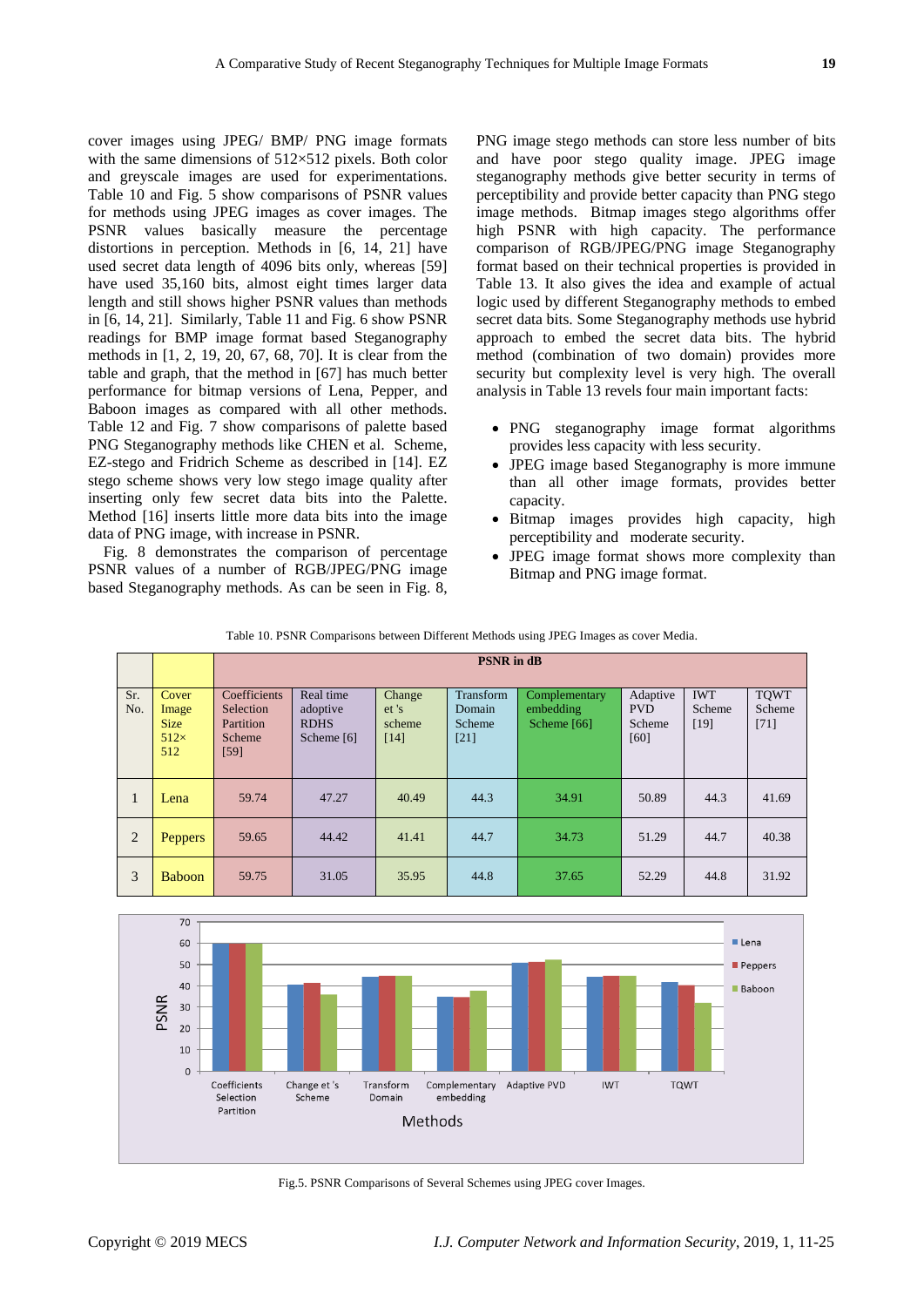| Sr.<br>No.     | <b>Cover</b><br>Image<br><b>Size</b><br>$512\times512$ | OPAP<br>Scheme.Ta<br>ble4 $[2]$<br><b>PSNR In</b><br>dB | Gutub 's<br>Method [1]<br><b>PSNR</b> In<br>dB | Kareem's<br>Method<br>[19]<br>PSNR In<br>dB | LSB's<br>Method<br>[20]<br>PSNR In<br>dB | Nadeem<br>Method [67]<br>PSNR In dB | <b>LSB</b><br>matching<br>Method [68]<br>PSNR In dB | <b>MSB</b> Method<br>[70]<br><b>PSNR</b> In dB |
|----------------|--------------------------------------------------------|---------------------------------------------------------|------------------------------------------------|---------------------------------------------|------------------------------------------|-------------------------------------|-----------------------------------------------------|------------------------------------------------|
| 1              | Lena                                                   | 51.09                                                   | 46.94                                          | 42.6204                                     | 42.633                                   | 56.12                               | 54.53                                               | 48,0002                                        |
| $\overline{2}$ | <b>Peppers</b>                                         | 51.42                                                   | 49.22                                          | 17.39                                       | 62.966                                   | 58.21                               | 54.48                                               | 54.6469                                        |
| 3              | <b>Baboon</b>                                          | 51.15                                                   | 46.74                                          | 48.558                                      | 61.878                                   | 57.26                               | 54.15                                               | 66.2866                                        |

Table 11. PSNR Comparisons between Different Methods using Bitmap Images as cover Media.



Fig.6. PSNR Comparisons of Several Schemes using Bitmap cover Images.

| Table 12. PSNR Comparisons between Different Methods using PNG Images as cover Media. |  |
|---------------------------------------------------------------------------------------|--|
|---------------------------------------------------------------------------------------|--|

| Sr.<br>No.     | Cover Image | Rojali Scheme [61] | YUNG Scheme, Table<br>2, 3[14] | EZ-stego<br>Scheme, Table 2, 3<br>[14] | Fridrich Scheme [14] |
|----------------|-------------|--------------------|--------------------------------|----------------------------------------|----------------------|
|                |             | PSNR In dB         | PSNR In dB                     | <b>PSNR In dB</b>                      | PSNR In dB           |
| -1             | Lena        | 51.30              | 36.95                          | 14.23                                  | 31.28                |
| $\overline{2}$ | Baboon      | 51.80              | 35.86                          | 14.55                                  | 0.64                 |
| 3              | Fruit       | 59.00              | 34.09                          | 21.68                                  | 25.98                |



Fig.7. PSNR Comparisons of Several Schemes using PNG Cover Images.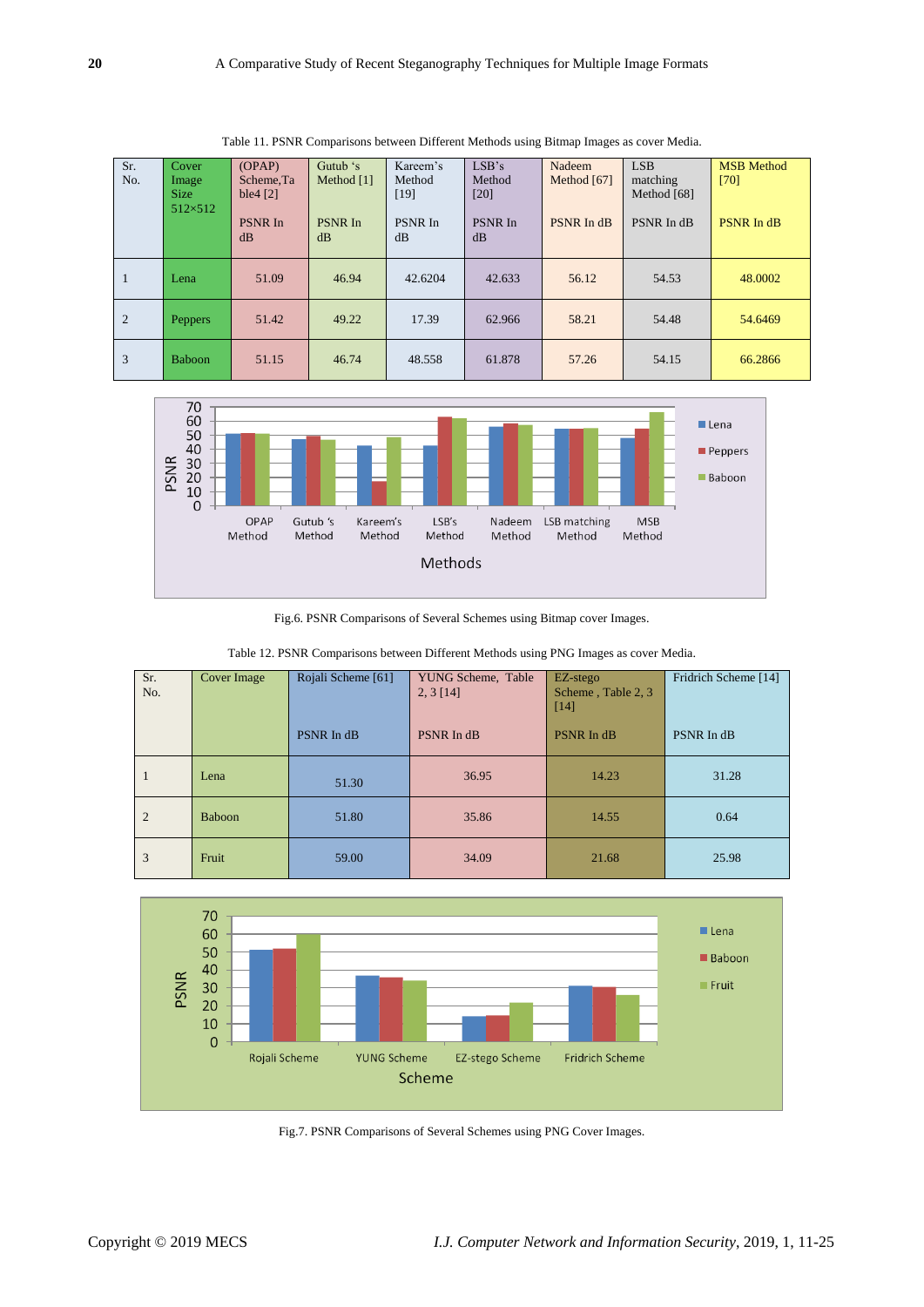

Fig.8. Comparisons of Average PSNR Values for Several Reviewed Works.

| Method /               | <b>JPEG</b>                                               |                                                                              |                                                                                               | RGB                                                 |                                                 | <b>PNG</b>                                                                     |
|------------------------|-----------------------------------------------------------|------------------------------------------------------------------------------|-----------------------------------------------------------------------------------------------|-----------------------------------------------------|-------------------------------------------------|--------------------------------------------------------------------------------|
| <b>Properties</b>      | <b>DCT</b>                                                | <b>DWT</b>                                                                   | <b>Hybrid</b>                                                                                 | <b>Spatial</b>                                      | Non-palette-<br><b>based</b>                    | Palette-based                                                                  |
| Confidentiality        | High                                                      | High                                                                         | Medium                                                                                        | High                                                | Medium                                          | Low                                                                            |
| <b>Robustness</b>      | Medium                                                    | High                                                                         | Low                                                                                           | Medium                                              | Medium                                          | High                                                                           |
| <b>Hiding Capacity</b> | Medium                                                    | Low                                                                          | Medium                                                                                        | Very high                                           | Medium                                          | Low                                                                            |
| <b>PSNR</b>            | High                                                      | Medium                                                                       | Medium                                                                                        | High                                                | Medium                                          | Low                                                                            |
| <b>MSE</b>             | Low                                                       | Medium                                                                       | Medium                                                                                        | Low                                                 | Medium                                          | High                                                                           |
| Complexity             | More                                                      | More                                                                         | <b>Most</b>                                                                                   | Less                                                | Less                                            | More                                                                           |
| <b>Actual logic</b>    | Find robust<br>region for<br>concealing                   | Adopt left to<br>right and top<br>down<br>approach for<br>concealing<br>bits | Some part of<br>preprocessing in<br>spatial domain<br>and embedding<br>in transform<br>domain | <b>Direct</b><br>processing<br>with the bits        | <b>Direct</b><br>processing with<br><b>bits</b> | Indirect<br>processing. By<br>doing some<br>mathematical<br>operation on pixel |
| Example                | Masking,<br>Filtering,<br>F5.<br>Outguess,<br>Distortion. | Use basic<br>function like<br>cropping                                       | Combination of<br>method                                                                      | LSB-<br>Technique,<br>Pixel-<br>Indicator.<br>OPAP. | LSB or<br>Masking                               | Use mathematical<br>calculations to<br>change colors in<br>the palette         |

|  | Table 13. Analysis of Technical Properties of Steganography Methods According to the Format Types. |  |
|--|----------------------------------------------------------------------------------------------------|--|
|  |                                                                                                    |  |

## V. CONCLUSIONS

This paper reviewed the background details of Steganography algorithms. The performance analysis of Bitmap, JPEG and PNG Steganography algorithms are done by comparing PSNR values and their technical properties. The performance of various image steganography methods are recorded from year 2009 to year 2018 publications. The analysis is done after reviewing around 74 papers. The PSNR values concluded the best perceptibility quality of BMP image Steganography. The technical properties infer that the JPEG (DCT/DWT) algorithms are more immune to attack and provide high resistance to Steganalysis because the coefficients get modified in the transform domain. In contrast, BMP spatial domain based methods have more capacity but easily suspectibles to Steganalysis. PNG palette based Steganography methods are secure and convenient for small size data application. Bitmap format is best for the high capacity requirement. Thus to transmit the secret message, one must select the suitable combination of Steganography technique along with suitable cover image format so that it does not attract the attention of imposters or attackers.

#### **REFERENCES**

[1] Parvez, Mohammad Tanvir and Adnan Abdul-Aziz Gutub, (2011), "Vibrant color image Steganography using channel differences and secret data distribution", Kuwait J Sci Eng 38, no. 1B 127-142.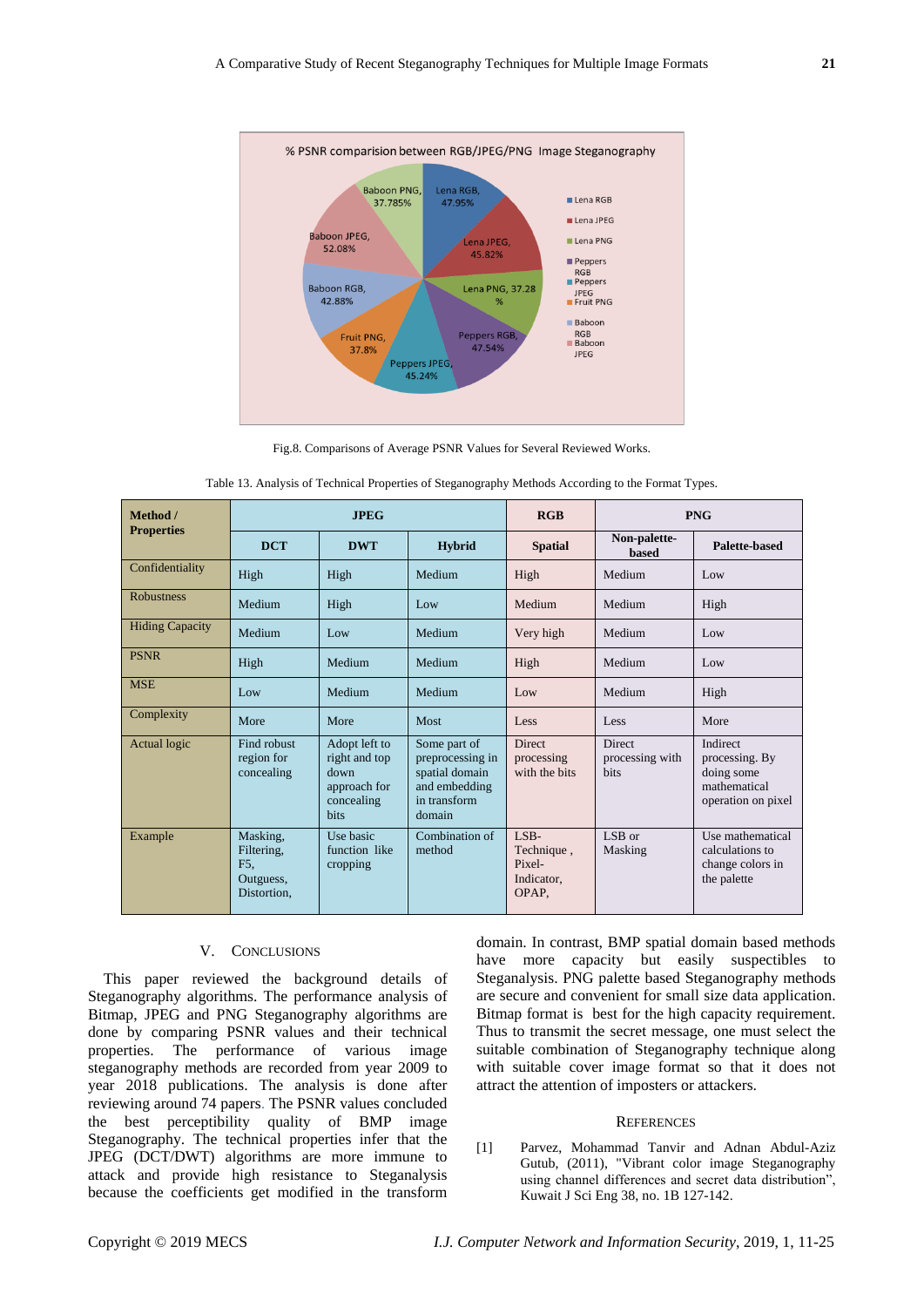- [2] Amirtharajan, Rengarajan, Sandeep Kumar Behera, Motamarri Abhilash Swarup, and John Bosco Balaguru Rayappan.. (2010), "Colour guided colour image Steganography". arXiv preprint arXiv: 1010.4007.pp 1- 23.
- [3] Singh, Rama Kant, and Brejesh Lall..(2013)."Saliency map based image Steganography". In Image and Vision Computing New Zealand (IVCNZ), 28th IEEE International Conference of, pp. 430-435.
- [4] Muhammad, K., Ahmad, J., Farman, H. and Zubair, M.(2015)," A novel image steganographic approach for hiding text in color images using HSI color model". arXiv preprint arXiv:1503.00388.,pp 1-11.
- [5] Reddy, V. Lokeswara.,(2015),"Novel Chaos Based Steganography for Images Using Matrix Encoding and Cat mapping Techniques". Information Security and Computer Fraud 3, pp. 1: 8-14.
- [6] Srinivasan, Avinash, Jie Wu, and Justin Shi.(2015),"Android-Stego: a novel service provider imperceptible MMS Steganography technique robust to message loss". In Proceedings of the 8th International Conference on Mobile Multimedia Communications, ICST, Institute for Computer Sciences, Social-Informatics and Telecommunications Engineering. pp. 205-212.
- [7] Zhang, Yi, Xiangyang Luo, Chunfang Yang, Dengpan Ye, and Fenlin Liu, (2015),"A JPEG comparison Resistant Adaptive Steganography based on the Relative relationship between DCT coefficients.10th international conference on availability and security. 978-1-4673-6590-1/14IEEE DOI.10.1109/ARES2015.53.
- [8] Yang, Ching-Nung, Cheonshik Kim, and Yen-Hung Lo. (2016),"Adaptive real-time reversible data hiding for JPEG images." Journal of Real-Time Image Processing, pp 1-11. Springer.
- [9] Hiney, Jason, Tejas Dakve, Krzysztof Szczypiorski, and Kris Gaj,(2015),"Using Facebook for Image Steganography". In Availability, Reliability, and Security (ARES)", 10th International Conference on, pp. 442-447. IEEE.
- [10] Amirtharajan, Rengarajan, Sandeep Kumar Behera, Motamarri Abhilash Swarup, and John Bosco Balaguru Rayappan. (2010), "Colour guided color image Steganography". arXiv preprint arXiv:1010.4007.
- [11] Fridrich.J, (1999), April." A new steganographic method for palette-based images". In *PICS* pp. 285-289.
- [12] Sujitha, P., and G. Murali, (2013),"Authentication of Gray Scale Document Images via the Use of PNG Image with Data Repairing". International Journal of Science and Research (IJSR) ISSN (Online): 2319-7064 Volume2, Issue 11.
- [13] Zin, Wai. "Message Embedding In PNG File Using LSB Steganographic Technique. November (2013)". International Journal of Science and Research (IJSR) Volume 2.
- [14] Chen, Yung-Fu, Show-Wei Chien, and Hsuan-Hung Lin. (2009),"True color image Steganography using palette and minimum spanning tree". WSEAS International Conference. Proceedings. Mathematics and Computers in Science and Engineering. Ed. Lifent Xi. No. 3. World Scientific and Engineering Academy and Society.
- [15] Shahida, T, & Sobin, C. (2014). "An Efficient Method for Improving Hiding Capacity for JPEG2000 Images". In Proceedings of International Conference on Internet Computing and Information Communications pp. 159- 168 Springer India.
- [16] Wang, C. and Ni, J, (2012), March. "An efficient JPEG steganographic scheme based on the block entropy of DCT coefficients". In Acoustics, Speech and Signal Processing (ICASSP), 2012 IEEE International Conference on pp. 1785-1788. IEEE.
- [17] Ramaiya M. K., Hemrajani N., and Saxena A. K., (2013), "Security Improvisation in image Steganography using DES". in Advance Computing Conference (IACC), IEEE 3rd International, pp. 1094- 1099.
- [18] Grover N. and Mohapatra A., (2013), "Digital Image Authentication Model Based on Edge Adaptive Steganography". in Advanced Computing, Networking and Security (ADCONS), 2nd International Conference on, pp. 238-242.
- [19] Hemalatha, S., U. Dinesh Acharya, A. Renuka, and Priya R. Kamath, (February 2013),"A secure and high capacity image Steganography technique". Signal & Image Processing An international journal (SIPIJ)), Vol No 4: 83.
- [20] Pooja Rai; Sandeep Gurung; M K hose, (March 2015),"Analysis of Image Steganography Techniques". International Journal of Computer Applications, ISSN 0975-8887, Volume 114, Issue 1, pp. 11 – 17.
- [21] Huang, Fangjun, Jiwu Huang, and Yun-Qing Shi. (2012) "New channel selection rule for JPEG Steganography". Information Forensics and Security, IEEE Transactions on 7.4: 1181-1191.
- [22] Holub, V., Fridrich, J., & Denemark, T. (2014). "Universal distortion functions for Steganography in an arbitrary domain". EURASIP Journal on Information Security, 2014(1), 1-13.
- [23] Al-Nofaie, Safia, Manal Fattani, and Adnan Gutub, (2016),"Capacity Improved Arabic Text Steganography Technique Utilizing 'Kashida' with Whitespaces". The 3rd International Conference on Mathematical Sciences and Computer Engineering (ICMSCE2016).
- [24] Arshiya Tazeen and Abdul Rahim, (January-2017),"Encrypting Images by Patch-Level Sparse Representation for High Capacity Reversible Data Hiding". ISSN 2348–2370 Vol.09, Issue.01, Pages: 0001-0008.
- [25] Jiang, N., Zhao, N., & Wang, L. (2016)."LSB based quantum image Steganography algorithm". International Journal of Theoretical Physics, 55(1), 107-123.
- [26] Bas, Patrick. (2016), "Natural Steganography: coversource switching for better Steganography". arXiv preprint arXiv:1607.07824.
- [27] Nancy Garg, 2 Kamalinder Kaur, (Nov-Dec 2016)," Data Storage Security Using Steganography Techniques". International Journal of Technical Research and Applications e-ISSN: 2320-8163, www.ijtra.com Volume 4, Issue 6, PP.93-98.
- [28] Desai, M. B., & Patel, S. V. (2014)." Survey on Universal Image Steganalysis". International Journal of Computer Science and Information Technologies, 5(3), 4752-4759.
- [29] Mishra, R., Mishra, D., Ranjan, A., and Gupta, H. (2015). "A Survey on Secure Image Steganography based on F5 Algorithm". IJEIR, 4(2), pp.344-347.
- [30] Ghasemzadeh, H., & Kayvanrad, M. H. (2017)." A Comprehensive Review of Audio Steganalysis Methods". arXiv preprint arXiv:1701.05611.
- [31] Kaur, M. and Kaur, G. (2014)." Review of Various Steganalysis Techniques". (IJCSIT) International Journal of Computer Science and Information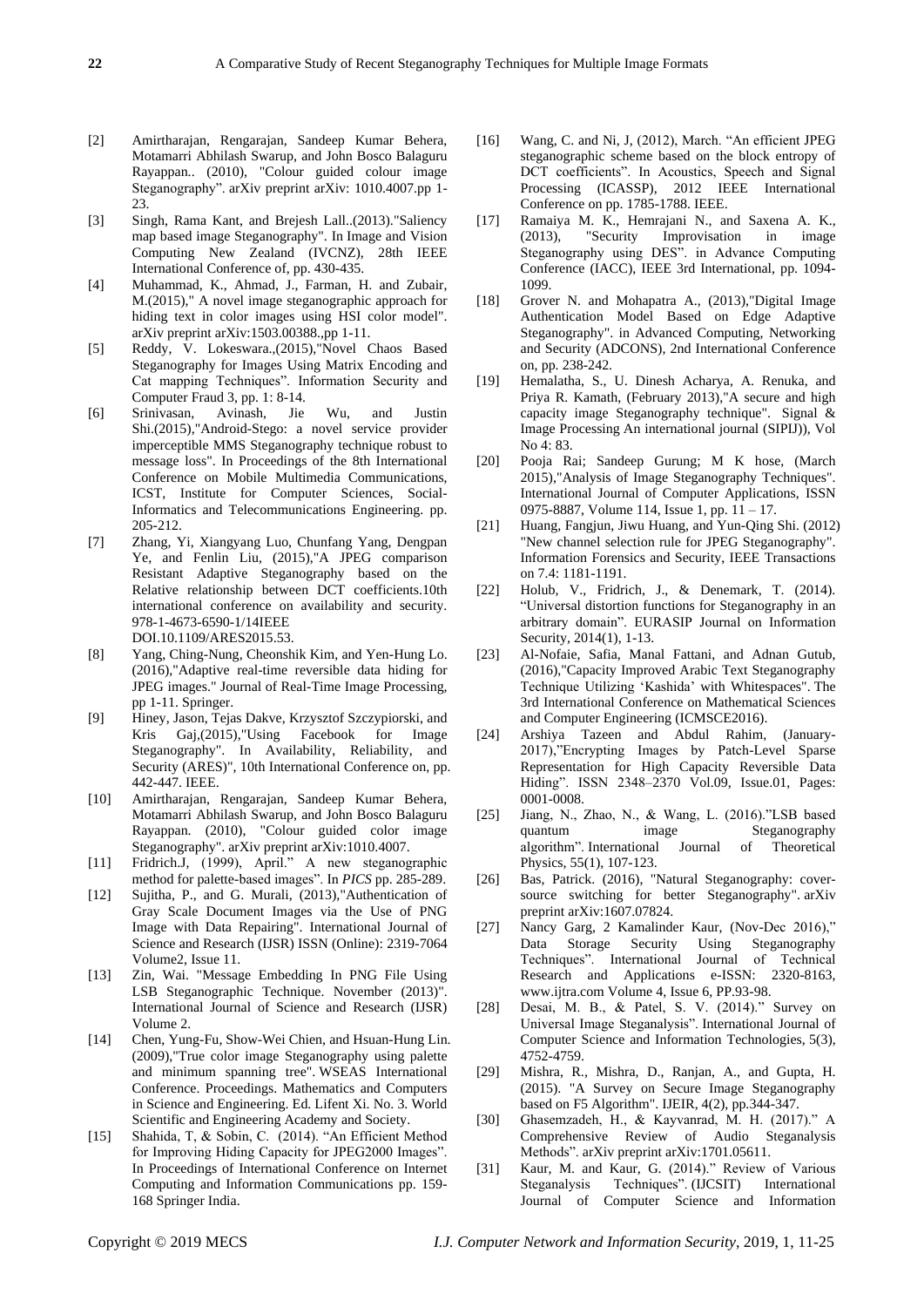Technologies, 5(2).

- [32] Suryawanshi, G.R., and Mali, S.N.(2015). "Study of Effect of DCT Domain Steganography Techniques in Spatial Domain for JPEG Images Steganalysis". International Journal of Computer Applications, 127(6), pp.16-20.
- [33] Priya, R. L., Eswaran, P., & Kamakshi, S. P. (2013May). "Blind Steganalysis With Modified Markov Features And RBFNN". In International Journal of Engineering Research and Technology, Vol. 2, No. ESRSA Publications.
- [34] Zhan, S. H., & Zhang, H. B. (2007, August)." Blind Steganalysis using wavelet statistics and ANOVA". In Machine Learning and Cybernetics, 2007 International Conference on Vol. 5, pp. 2515-2519. IEEE.
- [35] Ng, W.W., He, Z.M., Chan, P.P. and Yeung, D.S.(2011 July). "Blind Steganalysis with high generalization capability for different image databases using L-GEM". In Machine Learning and Cybernetics (ICMLC), 2011 International Conference on Vol. 4, pp. 1690-1695. IEEE.
- [36] Yan, Y., Li, L., & Zhang, Q. (2013)." Universal Steganalysis method based on multi-domain features. Jornal of Information & Computational Science". 10(7), 2177-2185.
- [37] Wu, S., Zhong, S. and Liu, Y.(2017). "Deep residual learning for image Steganalysis". Multimedia Tools and Applications, Springer, pp.1-17.
- [38] Yamini, B. and Sabitha, R. (2016 Jan),"Universal Steganalysis Defend Against Adaptive Steganography Attack using MX Quadtree Neighbor Finding Mechanism". Indian Journal of Computer Science and Engineering (IJCSE) ISSN: 0976-5166 Vol. 6.
- [39] Badr, S. M., Ismaial, G., & Khalil, A. H. (2014)." A Review on Steganalysis Techniques From Image Format Point of View". International Journal of Computer Applications, Volume 102– No.4.
- [40] Couchot, J. F., Salomon, M., & Couturier, R. (2016). "Improving Blind Steganalysis in Spatial Domain using a Criterion to Choose the Appropriate Steganalyzer between CNN and SRM+ EC" arXiv preprint arXiv:1612.08882.
- [41] Zhou, H., Chen, K., Zhang, W., & Yu, N. (2017). "Comments on Steganography Using Reversible Texture Synthesis". IEEE Transactions on Image Processing, 26(4), 1623-1625.
- [42] Albahar, M. A., Olawumi, O., Haataja, K., & Toivanen, P. (2017)." A Novel Method for Bluetooth pairing using Steganography", International Journal on Information Technology and Security, 9(1), 53-66.
- [43] Li, F., Zhang, X., Chen, B., & Feng, G. (2013). "JPEG Steganalysis with high-dimensional features and Bayesian ensemble classifier". IEEE Signal Processing Letters, 20(3), 233-236.
- [44] Pan, Y., Ni, J., & Su, W. (2016, July). "Improved Uniform Embedding for Efficient JPEG Steganography". In International Conference on Cloud Computing and Security pp. 125-133. Springer International Publishing.
- [45] Pelosi, Michael J.; Kessler, Gary; and Brown, Michael Scott S., (2016). "One-Time Pad Encryption Steganography System", Annual Conference on Digital Forensics, Security and Law. 4.CDFSL Proceedings 2016.
- [46] Pandey, Sarita, and Vimal Parganiha. (1 January 2017),"Hiding Secret Image In Video." International

Journal of Research In Science & Engineering e-ISSN: 2394-8299 Volume: 3 Issue: p-ISSN: 2394-8280.

- [47] Richa Khare, Rachana Mishra, Indrabhan Arya,(2014). "Video-Steganography By LSB Technique using Neural Network". IEEE 2014 sixth international conference on computational intelligence and communication networks.
- [48] Debnath, B., Das, J.C. and De, D.,(2017). "Reversible logic-based image Steganography using quantum-dot cellular automata for secure Nano communication". IET Circuits, Devices & Systems, 11(1), pp.58-67.
- [49] Moradi, M. (2017). "Combining and Steganography of 3d face textures". arXiv preprint arXiv:1702.01325.
- [50] Research on Steganalysis, (dated 13/02/2017) https://web.njit.edu/~shi/Steganalysis/steg.htm
- [51] Steganalysis Tools, (23/04/2017). http://stegsecret.sourceforge.net
- [52] Free Software Information (23/04/2017) http://listoffreeware.com/list-of-best-free-Steganography-software-for-windows
- [53] Steganography tools, https://en.wikipedia.org/wiki/ Steganography\_tools(20/03/2017)
- [54] Noman Koren, (22/09/2016) http://www.normankoren.com/pixels\_images.html
- [55] Harris Geospatial Solutions, (10/09/2016) https://www.harrisgeospatial.com/docs/READ\_TIFF.ht ml
- [56] PNG Information, (27/04/2017), https://www.lifewire.com/png-file-2622803
- [57] BMP Information (27/04/2017), http://www.digicamsoft.com/bmp/bmp.html
- [58] Information, (27/04/2017), http://www.ssuitesoft.com/ ssuitepicselsecurity.htm
- [59] Arshiya Sajid Ansari, Mohammad Sajid Mohammadi, Mohammad Tanvir Parvez, (2017), "JPEG Image Steganography based on Coefficients Selection and Partition". International Journal of Image, Graphics and Signal Processing (IJIGSP), Vol.9, No.6, pp.14-22, 2017.DOI: 10.5815/ijigsp.2017.06.02.
- [60] Pradhan, A., Sekhar, K. R., & Swain, G. (2017). "Adaptive PVD steganography using horizontal, vertical, and diagonal edges in six-pixel blocks". Security and Communication Networks", 2017.
- [61] Rojali, Salman, A. G., & George. (2017, August). "Website-based PNG image steganography using the modified Vigenere Cipher, least significant bit, and dictionary-based compression methods". In AIP Conference Proceedings (Vol. 1867, No. 1, p. 020059). AIP Publishing.
- [62] Ramaiya, M. K., Goyal, D., & Hemrajani, N. (2017). "Data Hiding in Image using Cryptography and Steganography, an Investigation". International Journal, 8(7).
- [63] Sharifzadeh, M., Agarwal, C., Salarian, M., & Schonfeld, D. (2017). "A New Parallel Messagedistribution Technique for Cost-based Steganography". arXiv preprint arXiv:1705.08616.
- [64] Denemark, T., & Fridrich, J. (2017). "Steganography with Multiple JPEG Images of the Same Scene". IEEE Transactions on Information Forensics and Security.
- [65] Wang, Z., Yin, Z., & Zhang, X. (2017)."Distortion Function for JPEG Steganography Based on Image Texture and Correlation in DCT Domain". IETE Technical Review,1-8.
- [66] Liu, C. L., & Liao, S. R. (2008). "High-performance JPEG steganography using complementary embedding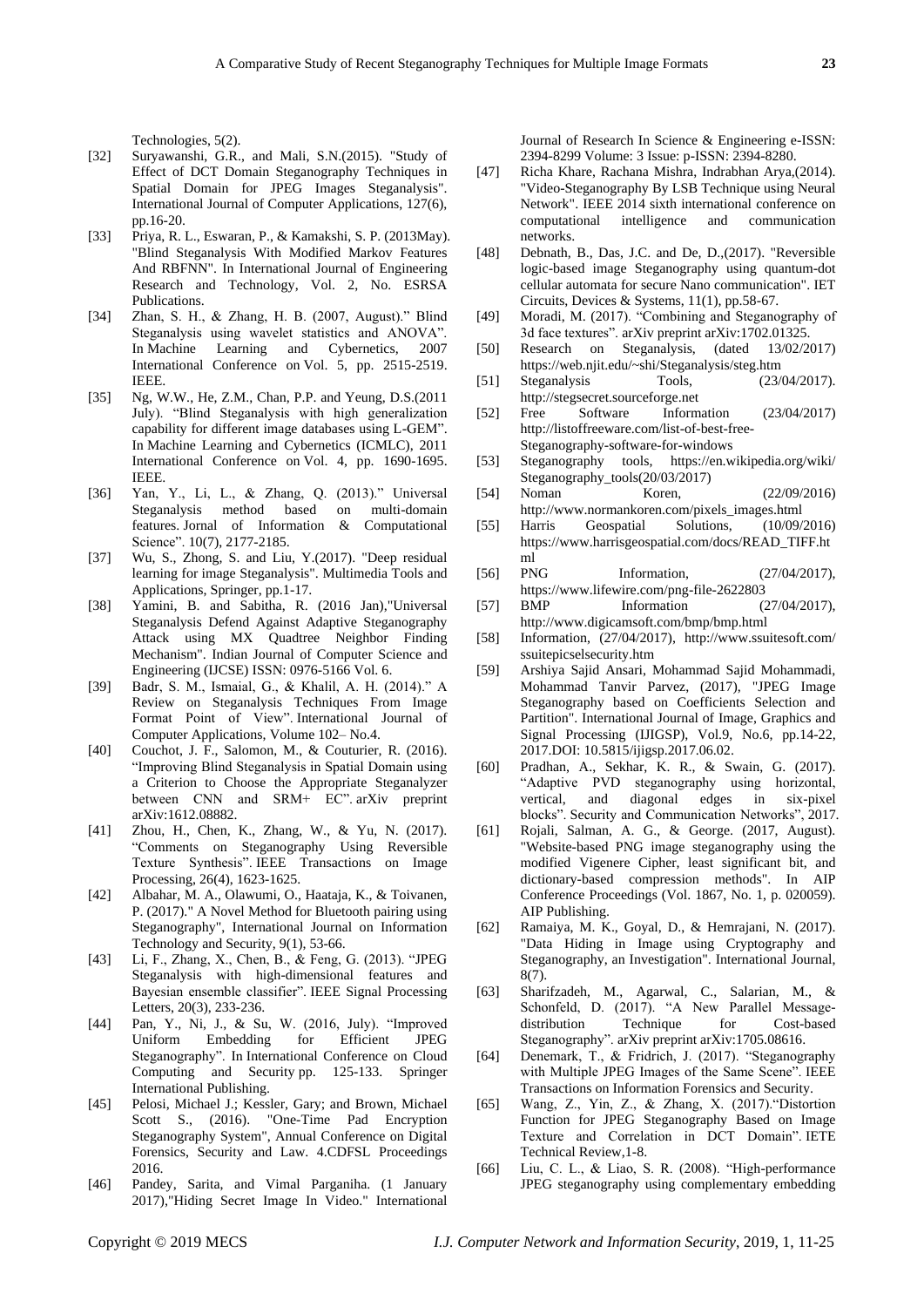strategy". Pattern Recognition, 41(9), 2945-2955.

- [67] Akhtar, N., Khan, S. and Johri, P., (2014), February. An improved inverted LSB image steganography. In Issues and Challenges in Intelligent Computing Techniques (ICICT), 2014 International Conference on pp. 749-755. IEEE.
- [68] Umbarkar, A. J., Kamble, P. R., & Thakre, A. V. (2016). Comparative Study Of Edge-Based LSB Matching Steganography For Color Images". ICTACT Journal on Image & Video Processing, 6(3).
- [69] Oktavianto, B., Purboyo, T. W., & Saputra, R. E. (2017)." A Proposed Method for Secure Steganography on PNG Image Using Spread Spectrum Method and Modified Encryption". International Journal of Applied Engineering Research, 12(21), 10570-10576.
- [70] Sharma, Aditi, Monika Poriye, and Vinod Kumar. (June 2017)."A Secure Steganography Technique Using MSB", International Journal of Emerging Research in Management &Technology ISSN: 2278-9359 Volume-6, Issue-6.
- [71] Kumar, Dr. Sushil, (2017). "A TQWT Based Approach for Image Steganography", Mathematical Sciences International Research Journal Vol 6 Issue 1 ISSN 2278 – 8697.
- [72] Tarun Kumar, Shikha Chauhan,(2018)."Image Cryptography with Matrix Array Symmetric Key using Chaos based Approach", International Journal of Computer Network and Information Security (IJCNIS), Vol.10, No.3, pp.60-66, DOI: 10.5815/ijcnis.2018.03.07.
- [73] Sengul Dogan, 2018."A New Approach for Data Hiding based on Pixel Pairs and Chaotic Map", International Journal of Computer Network and Information Security(IJCNIS), Vol.10, No.1, pp.1-9,.DOI: 10.5815/ijcnis.2018.01.01.
- [74] Ahmed A. Abu Aziz, Hasan N.Qunoo, Aiman A. Abu Samra, 2018. "Using Homomorphic Cryptographic Solutions on E-voting Systems", International Journal of Computer Network and Information Security<br>(IJCNIS), Vol.10, No.1, pp.44-59..DOI: (IJCNIS), Vol.10, No.1, pp.44-59,.DOI: 10.5815/ijcnis.2018.01.06.

#### **Authors' Profiles**



**Mrs. Arshiya Sajid Ansari** has received her B.E degree in Computer Technology from the Yashwantrao Chavan College of Engineering, Nagpur University, India and M. Tech. in Computer Engineering from the NMIMS University, Vile Parle Mumbai, India. She is pursuing her Ph.D. from Noida

International University NCR Delhi Noida, India. She has 9 years of experience in teaching field. Her research areas of interests are image processing and data warehousing. She is a lifetime member of ISTE.



**Mr. M. Sajid Mohammadi** has completed his B.E degree in Computer Technology from the Yashwantrao Chavan College of Engineering, Nagpur University, India. He did his M. Tech. Computer Engineering from the NMIMS University, Vile Parle Mumbai, India. He is pursuing his Ph.D. from Noida International University NCR Delhi, India. He has

total 16 years of experience including 1.5 years industrial

experience in Reliance Petroleum Mumbai and 13.5 years of teaching experience. He is currently working as Lecturer in Computer Engineering Department, Qassim University Saudi Arabia. His research interest includes Image Processing, Information Hiding, and Information/Network Security. He is a member of Saudi Internet Scientific Society for the year 2017- 18.



**Dr. Mohammad Tanvir Parvez** is an Associate Professor in Computer Engineering Department at Qassim University. He obtained his Ph.D. in CSE from King Fahd University of Petroleum & Minerals (KFUPM), Dhahran, Saudi Arabia in 2010. His research interests include

Pattern Recognition, Image Processing and Machine Learning with the special interest in handwriting recognition using structural approach. He has received several awards including Best Poster Award in ICFHR 2012.

#### ABBREVIATIONS TABLE

| Stego                   | Steganography                                   |  |  |
|-------------------------|-------------------------------------------------|--|--|
| <b>BMP</b>              | Bitmap                                          |  |  |
| <b>JPEG</b>             | Joint Photographic Experts Group                |  |  |
| $\overline{\text{PNG}}$ | Portable Network Graphic                        |  |  |
| <b>TIFF</b>             | Tagged Image File Format                        |  |  |
| <b>DCT</b>              | Discrete Cosine Transform                       |  |  |
| <b>DWT</b>              | <b>Discrete Wavelet Transform</b>               |  |  |
| bpc                     | Bits per coefficient                            |  |  |
| bpc                     | Bits per pixel                                  |  |  |
| <b>PSNR</b>             | Peak Signal to Noise Ratio                      |  |  |
| <b>MSE</b>              | Mean Square Error                               |  |  |
| <b>LSB</b>              | least significant bit                           |  |  |
| <b>HSI</b>              | Presented Hue Saturation Intensity              |  |  |
| <b>MMS</b>              | Multimedia Messaging Service                    |  |  |
| <b>UNIWARD</b>          | universal wavelet relative distortion           |  |  |
| <b>STC</b>              | <b>Syndrome Trellis Coding</b>                  |  |  |
| <b>PGM</b>              | Portable Gray Map                               |  |  |
| <b>AVI</b>              | Audio Video Interleave                          |  |  |
| <b>B</b> pnzac          | Bits per non-zero cover AC DCT coefficient      |  |  |
| <b>IUERD</b>            | Improved Uniform Embedding revisited Distortion |  |  |
| OTP                     | One-Time Pad encryption and Steganography       |  |  |
| <b>MITM</b>             | Method proposed Bluetooth robust                |  |  |
| <b>IQM</b>              | <b>Image Quality Metrics</b>                    |  |  |
| <b>BEM</b>              | <b>Binary Similarity Measures</b>               |  |  |
| <b>RBFNN</b>            | Radial Basis Function Neural Network            |  |  |
| <b>FLD</b>              | <b>Fisher Linear Discriminant</b>               |  |  |
| <b>SVM</b>              | support vector machine                          |  |  |
| <b>CNN</b>              | <b>Convolutional Neural Network</b>             |  |  |
| <b>DRN</b>              | Deep Residual learning based Network            |  |  |
| <b>TRP</b>              | <b>True Positive Rate</b>                       |  |  |
| <b>TNR</b>              | True Negative Rate                              |  |  |
| Df                      | Decision factor                                 |  |  |
| <b>VBAPS</b>            | Variable Bit Adaptive Partition Scheme          |  |  |